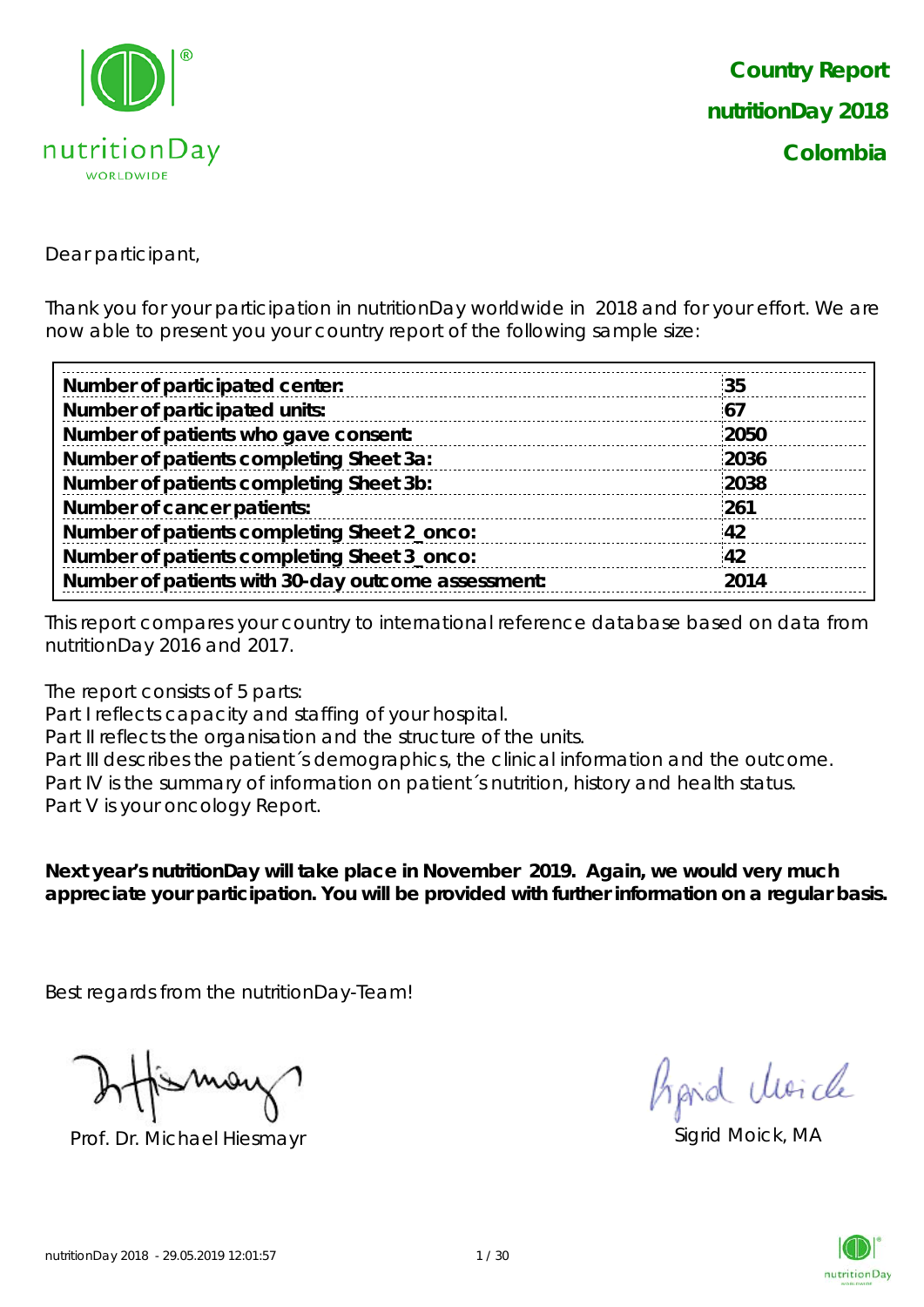## *I. Hospital capacity and staffing ("Hospital sheet")*

|                                                                                    | <b>YOUR RESULTS</b> | <b>REFERENCE RESULTS</b> |
|------------------------------------------------------------------------------------|---------------------|--------------------------|
| 1. Total number of beds in hospital                                                | 240 [140-336]       | 317 [188-615]            |
|                                                                                    |                     |                          |
| 2. Total number of admissions in the hospital last year 17227 [10308-27413]        |                     | 17520 [8982-34767]       |
|                                                                                    |                     |                          |
| 3. Total number of staff in the hospital                                           |                     |                          |
| <b>Total medical doctors</b>                                                       | 117 [90-255]        | 170 [78-396]             |
| Medical specialists                                                                | 83 [43-166]         | 117 [54-244]             |
| Medical non-specialists                                                            | 46 [28-63]          | 35 [11-82]               |
| <b>Nurses</b>                                                                      | 116 [62-396]        | 418 [195-800]            |
| <b>Dieticians</b>                                                                  | $1 [0-4]$           | $5[2-9]$                 |
| <b>Nutritionists</b>                                                               | $4[1-7]$            | $1[0-4]$                 |
| Pharmacists                                                                        | $5[3-8]$            | 7 [4-22]                 |
| Kitchen staff                                                                      | 29 [16-45]          | 30 [14-55]               |
|                                                                                    |                     |                          |
| <b>Full time equivalent</b>                                                        |                     |                          |
| <b>Total medical doctors</b>                                                       | 128 [35-212]        | 139 [60-368]             |
| <b>Medical specialists</b>                                                         | 63 [21-210]         | 98 [48-245]              |
| Medical non-specialists                                                            | 49 [35-81]          | 34 [11-87]               |
| <b>Nurses</b>                                                                      | 171 [53-494]        | 350 [187-778]            |
| <b>Dieticians</b>                                                                  | $5[0-6]$            | $4[2-8]$                 |
| <b>Nutritionists</b>                                                               | $6[1-9]$            | $1[0-3]$                 |
| Pharmacists                                                                        | $6[4-8]$            | $6[3-18]$                |
| Kitchen staff                                                                      | 29 [15-89]          | 27 [14-50]               |
|                                                                                    |                     |                          |
| 4. Does the hospital have a nutrition care strategy?                               | 31 (93.9%) Yes      | 351 (78.7%) Yes          |
|                                                                                    |                     |                          |
| 5. Which nutrition-related standards or routine activities exist in your hospital? |                     |                          |
| Nutrition training is available                                                    | 23 (69.7%) Yes      | 298 (66.8%) Yes          |
| Nutrition steering committee is available                                          | 17 (51.5%) Yes      | 280 (62.8%) Yes          |
| Quality indicators are recorded and reported to national<br>or regional level      | 11 (33.3%) Yes      | 193 (43.3%) Yes          |
| Quality indicators are used for internal benchmarking                              | 26 (78.8%) Yes      | 235 (52.7%) Yes          |
| Patient feedback about food and food service is collected<br>using a questionnaire | 28 (84.8%) Yes      | 337 (75.6%) Yes          |
| None                                                                               | 2 (6.1%) Yes        | 19 (4.3%) Yes            |
| No answer given                                                                    |                     |                          |

### **6. Which codes are available /routinely used in your hospital for billing and reimbursement purposes?**

| <b>Codes available</b>     |                |                 |
|----------------------------|----------------|-----------------|
| <b>Nutrition Support</b>   | 24 (72.7%) Yes | 216 (48.4%) Yes |
| Oral nutrition supplements | 26 (78.8%) Yes | 165 (37.0%) Yes |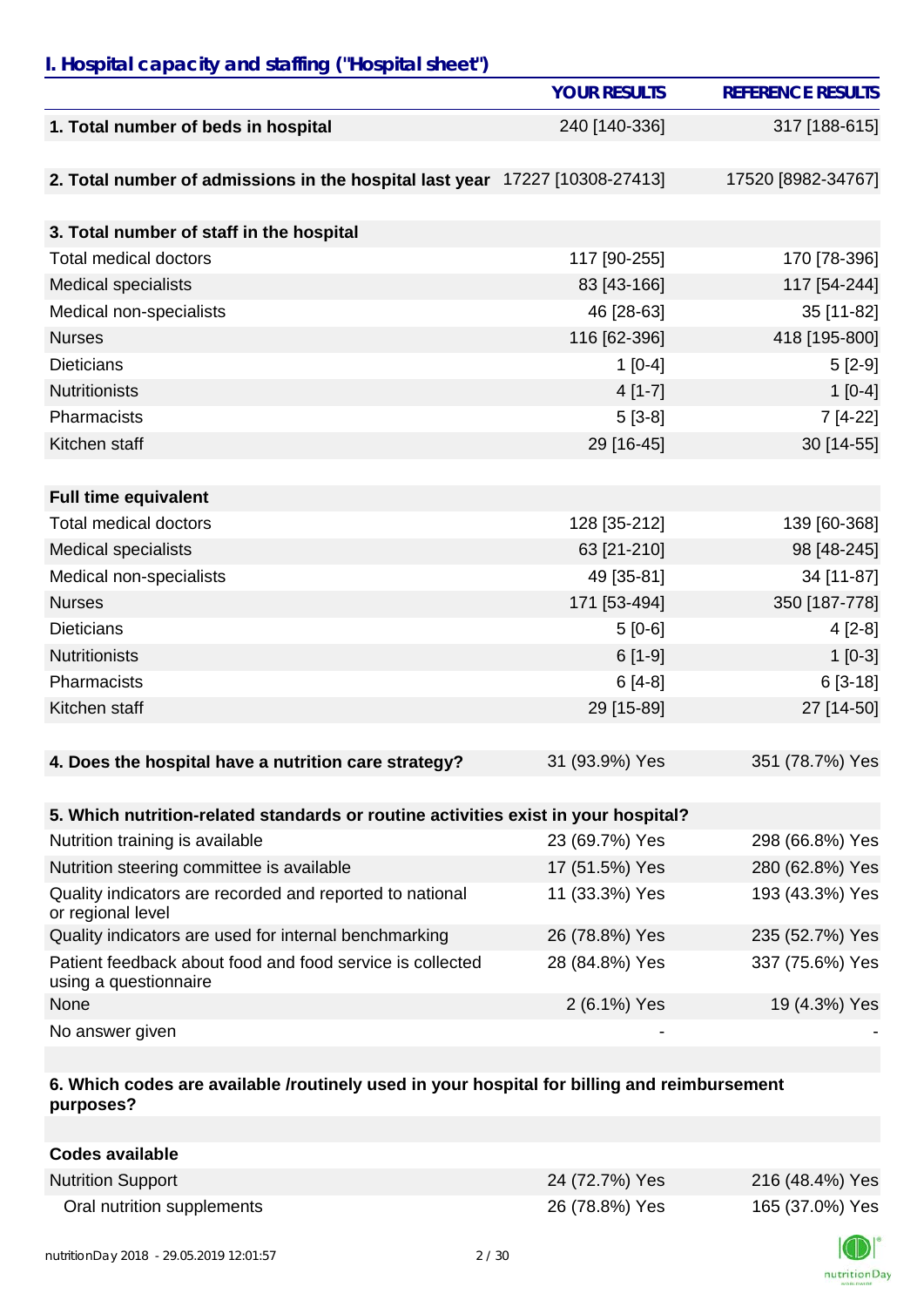| Parenteral nutrition                                      | 31 (93.9%) Yes | 255 (57.2%) Yes |
|-----------------------------------------------------------|----------------|-----------------|
| <b>Enteral nutrition</b>                                  | 31 (93.9%) Yes | 224 (50.2%) Yes |
| Dietary counseling                                        | 15 (45.5%) Yes | 166 (37.2%) Yes |
| Specific dietary interventions                            | 22 (66.7%) Yes | 119 (26.7%) Yes |
| Screening for malnutrition                                | 10 (30.3%) Yes | 119 (26.7%) Yes |
| <b>Risk of malnutrition</b>                               | 13 (39.4%) Yes | 103 (23.1%) Yes |
| Malnutrition (in general)                                 | 18 (54.5%) Yes | 203 (45.5%) Yes |
| Severity of malnutrition (i.e. mild, moderate, severe)    | 14 (42.4%) Yes | 195 (43.7%) Yes |
| No information available from billing/finance/controlling | 1 (3.0%) Yes   | 75 (16.8%) Yes  |
| No answer given                                           |                | 18 (4.0%)       |
|                                                           |                |                 |
| <b>Codes routinely used</b>                               |                |                 |
| <b>Nutrition Support</b>                                  | 23 (69.7%) Yes | 188 (42.2%) Yes |
| Oral nutrition supplements                                | 27 (81.8%) Yes | 143 (32.1%) Yes |
| Parenteral nutrition                                      | 31 (93.9%) Yes | 233 (52.2%) Yes |
| <b>Enteral nutrition</b>                                  | 31 (93.9%) Yes | 205 (46.0%) Yes |
| Dietary counseling                                        | 15 (45.5%) Yes | 140 (31.4%) Yes |
| Specific dietary interventions                            | 23 (69.7%) Yes | 105 (23.5%) Yes |
| Screening for malnutrition                                | 8 (24.2%) Yes  | 95 (21.3%) Yes  |
| <b>Risk of malnutrition</b>                               | 12 (36.4%) Yes | 80 (17.9%) Yes  |
| Malnutrition (in general)                                 | 17 (51.5%) Yes | 176 (39.5%) Yes |
| Severity of malnutrition (i.e. mild, moderate, severe)    | 14 (42.4%) Yes | 169 (37.9%) Yes |
| No information available from billing/finance/controlling | 1 (3.0%) Yes   | 81 (18.2%) Yes  |
| No answer given                                           |                | 29 (6.5%)       |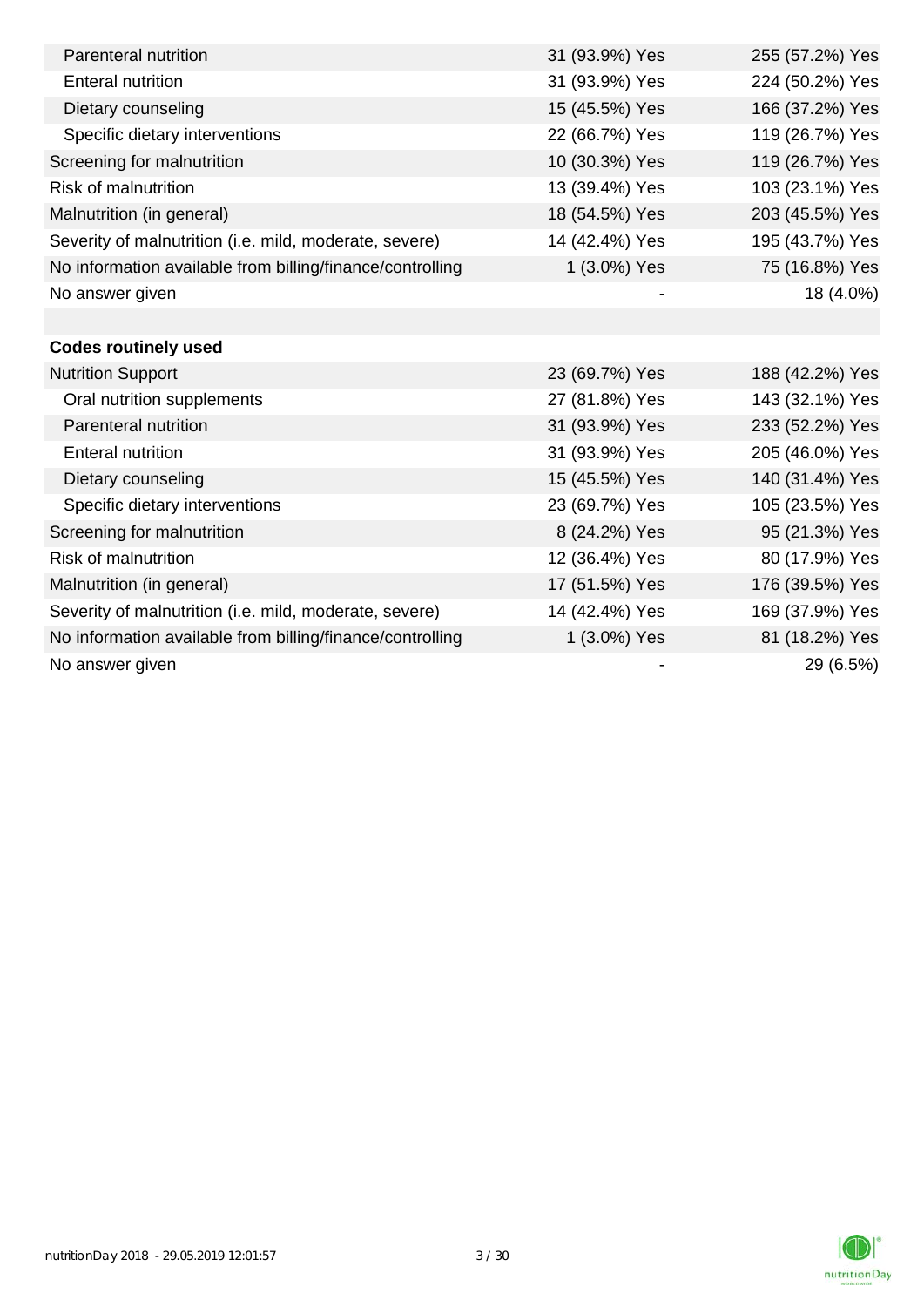# *II. Unit organisation and structures ("Sheet 1a/1b")*

|                                                                       | <b>YOUR RESULTS</b>          | <b>REFERENCE RESULTS</b> |
|-----------------------------------------------------------------------|------------------------------|--------------------------|
|                                                                       |                              |                          |
| Internal Medicine / General                                           | 24 (35.8%)                   | 19.3%                    |
| Internal Medicine / Cardiology                                        |                              | 4.5%                     |
| Internal Medicine / Gastroenterology & hepatology                     |                              | 6.3%                     |
| Internal Medicine / Geriatrics                                        |                              | 7.9%                     |
| Internal Medicine / Infectious diseases                               |                              | 0.5%                     |
| Internal Medicine / Nephrology                                        | 1(1.5%)                      | 1.3%                     |
| Internal Medicine / Oncology (incl. radiotherapy)                     | $2(3.0\%)$                   | 7.2%                     |
| Interdisciplinary                                                     | 10 (14.9%)                   | 3.3%                     |
| Long term care                                                        |                              | 2.0%                     |
| Neurology                                                             | 1(1.5%)                      | 3.6%                     |
| Surgery / General                                                     | 16 (23.9%)                   | 13.5%                    |
| Surgery/ Cardiac/Vascular/Thoracic                                    |                              | 2.1%                     |
| Surgery / Neurosurgery                                                |                              | 1.0%                     |
| Surgery / Orthopedic                                                  |                              | 4.2%                     |
| Trauma                                                                |                              | 1.4%                     |
| Ear Nose Throat (ENT)                                                 |                              | 1.8%                     |
| Gynecology / Obstetrics                                               | $\qquad \qquad \blacksquare$ | 1.6%                     |
| Pediatrics                                                            |                              | 1.3%                     |
| Psychiatry                                                            |                              | 0.9%                     |
| <b>Others</b>                                                         | 13 (19.4%)                   | 16.1%                    |
|                                                                       |                              |                          |
| 2. Number of registered inpatients at noon                            | 50 [33-78]                   | 24 [18-31]               |
|                                                                       |                              |                          |
| 3. Total bed capacity of the unit                                     | 65 [48-140]                  | 30 [24-38]               |
|                                                                       |                              |                          |
| 4. Number of each type of staff in the unit for TODAY's morning shift |                              |                          |
|                                                                       |                              |                          |
| <b>Fully trained</b>                                                  |                              |                          |
| <b>Medical doctors</b>                                                | $5[2-10]$                    | $3[2-7]$                 |
| <b>Nurses</b>                                                         | $4[3-10]$                    | $5[3-8]$                 |
| Nursing aides                                                         | $9[5-20]$                    | $2[1-3]$                 |
| <b>Dieticians</b>                                                     | $0[0-1]$                     | $1[0-1]$                 |
| <b>Nutritionists</b>                                                  | $1[1-2]$                     | $0 [0-1]$                |
| Administrative staff                                                  | $3[2-5]$                     | $1[0-1]$                 |
| Other staff involved in patient care                                  | $1[0-3]$                     | $1[0-2]$                 |
|                                                                       |                              |                          |
| In training                                                           |                              |                          |
| <b>Medical doctors</b>                                                | $3[1-7]$                     | $1[0-3]$                 |
| <b>Medical students</b>                                               | $6[4-17]$                    | $0[0-2]$                 |
| <b>Nurses</b>                                                         | $2[1-3]$                     | $1[0-3]$                 |

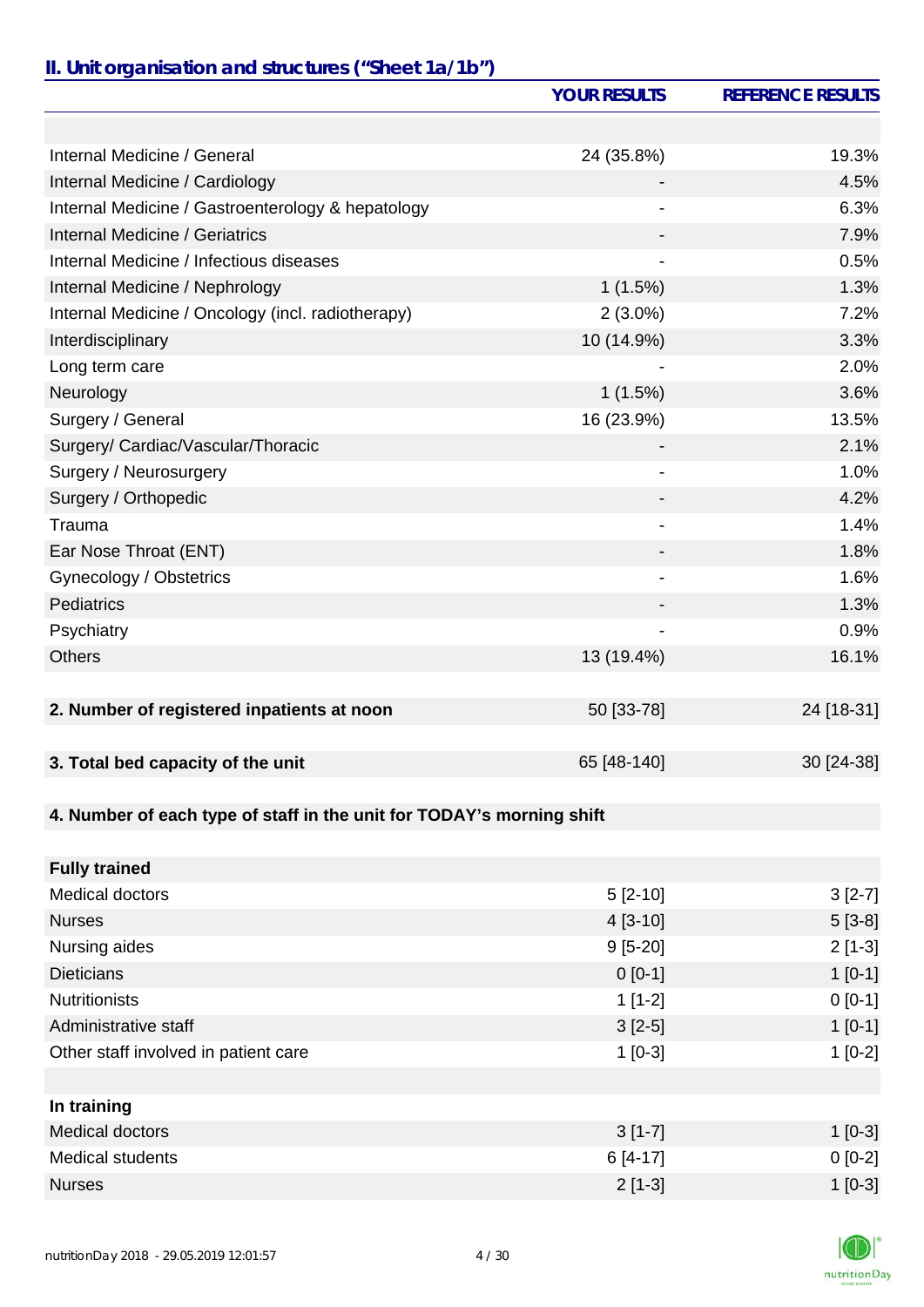| Nursing aides                                                                                       | $2[1-5]$       | $0[0-0]$        |
|-----------------------------------------------------------------------------------------------------|----------------|-----------------|
| <b>Dieticians</b>                                                                                   | $1[0-2]$       | $0[0-0]$        |
| <b>Nutritionists</b>                                                                                | $1[0-2]$       | $0[0-0]$        |
| Other staff involved in patient care                                                                | $0[0-1]$       | $0 [0-0]$       |
|                                                                                                     |                |                 |
| 5. Is there a nutrition support team in your hospital<br>available?                                 | 38 (69.1%) Yes | 705 (76.4%) Yes |
| 6. Does the unit have a nutrition care strategy?                                                    | 52 (94.5%) Yes | 678 (73.5%) Yes |
|                                                                                                     |                |                 |
| 7. Is there a person in your unit responsible for<br>nutrition care?                                | 52 (94.5%) Yes | 644 (69.8%) Yes |
| 8. Is there a dietician, nutritionist or dietetic assistant<br>available for your unit?             | 54 (98.2%) Yes | 831 (90.0%) Yes |
| 9. Is specific staff responsible for providing feeding<br>assistance to patients during meal times? | 23 (41.8%) Yes | 575 (62.3%) Yes |
| 10. How do you MAINLY screen/monitor patients for<br>malnutrition?                                  |                |                 |
| At admission                                                                                        |                |                 |
| No routine screening                                                                                | 6 (9.0%) Yes   | 85 (8.8%) Yes   |
| No fixed criteria                                                                                   | 2 (3.0%) Yes   | 14 (1.4%) Yes   |
| Experience / visual assessment only                                                                 |                | 77 (7.9%) Yes   |
| Weighing / BMI only                                                                                 | 9 (13.4%) Yes  | 141 (14.5%) Yes |
| <b>Nutritional Risk Screening (NRS) 2002</b>                                                        | 8 (11.9%) Yes  | 309 (31.9%) Yes |
| Malnutrition Universal Screening Tool (MUST)                                                        | 7 (10.4%) Yes  | 59 (6.1%) Yes   |
| Malnutrition Screening tool (MST)                                                                   | 16 (23.9%) Yes | 70 (7.2%) Yes   |
| <b>SNAQ</b>                                                                                         |                | 11 (1.1%) Yes   |
| Other formal tool                                                                                   | 7 (10.4%) Yes  | 148 (15.3%) Yes |
| I do not know                                                                                       |                | 9 (0.93%) Yes   |
| Missing                                                                                             | 12 (17.9%)     | 47 (4.8%)       |
|                                                                                                     |                |                 |
| <b>During hospital stay</b>                                                                         |                |                 |
| No routine monitoring                                                                               | 15 (22.4%) Yes | 88 (9.1%) Yes   |
| No fixed criteria                                                                                   | 3 (4.5%) Yes   | 77 (7.9%) Yes   |
| Experience / visual assessment only                                                                 | 2 (3.0%) Yes   | 174 (17.9%) Yes |
| Weighing / BMI only                                                                                 | 5 (7.5%) Yes   | 313 (32.3%) Yes |
| Other formal tool                                                                                   | 24 (35.8%) Yes | 251 (25.9%) Yes |
| I do not know                                                                                       | 6 (9.0%) Yes   | 20 (2.1%) Yes   |
| Missing                                                                                             | 12 (17.9%)     | 47 (4.8%)       |
|                                                                                                     |                |                 |
| 11a. Do you routinely use guidelines or standards for<br>nutrition care?                            | 54 (100%) Yes  | 724 (80.0%) Yes |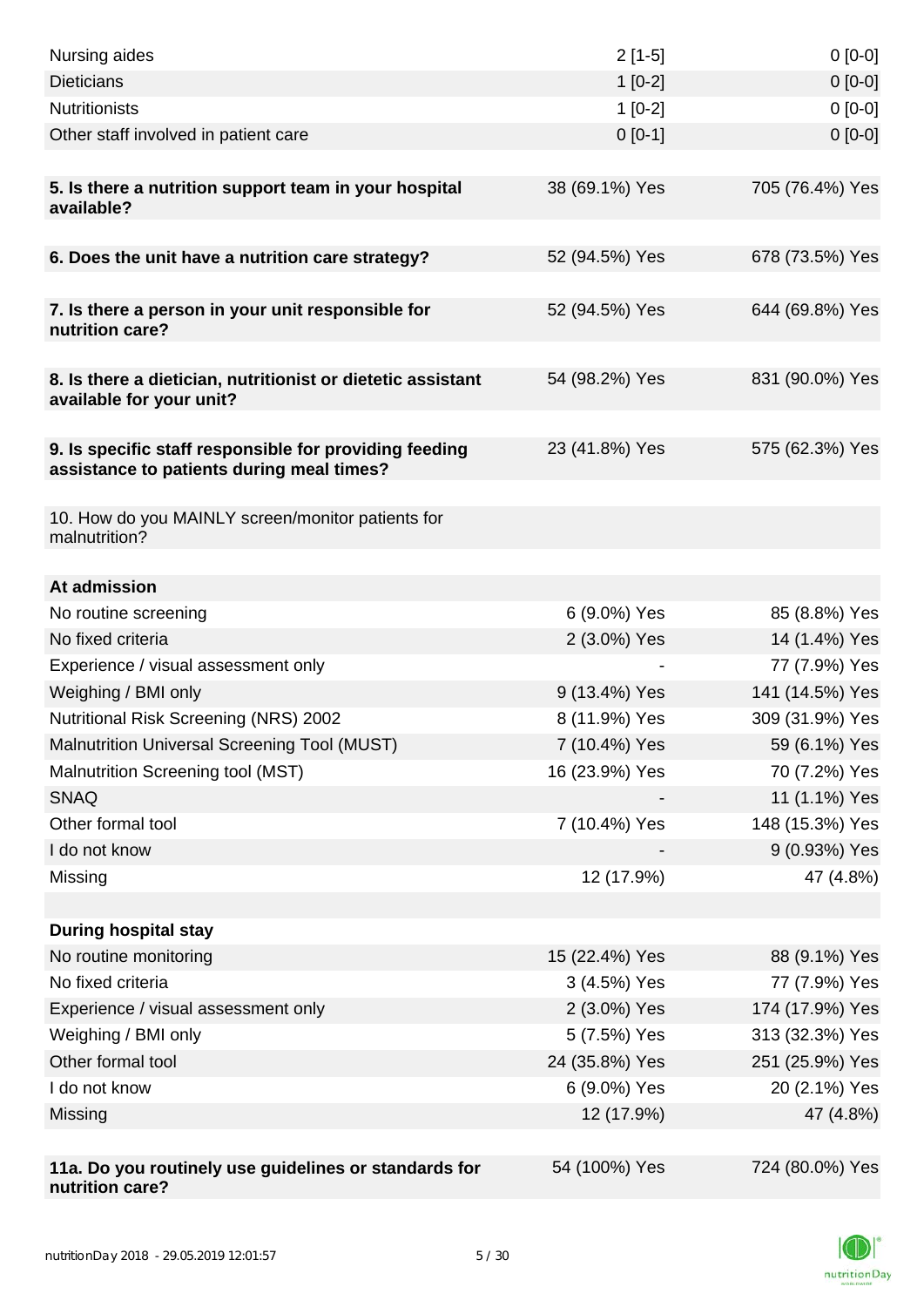| 11b. If yes, which one is mainly used?                            |                |                 |
|-------------------------------------------------------------------|----------------|-----------------|
| International guidelines                                          | 6 (11.1%) Yes  | 186 (25.7%) Yes |
| National guidelines                                               | 8 (14.8%) Yes  | 105 (14.5%) Yes |
| Standards on hospital level                                       | 37 (68.5%) Yes | 249 (34.4%) Yes |
| Standards on unit level                                           |                | 51 (7.0%) Yes   |
| Individual patient nutrition care plans                           | 2 (3.7%) Yes   | 116 (16.0%) Yes |
| Other                                                             | 1 (1.9%) Yes   | 7 (0.97%) Yes   |
| Missing                                                           |                | 10 (1.4%)       |
|                                                                   |                |                 |
| 12. What is routinely done in your unit for given patient groups? |                |                 |
|                                                                   |                |                 |
| At risk                                                           |                |                 |
| Watchful waiting                                                  | 22 (32.8%) Yes | 281 (29.0%) Yes |
| Discuss nutrition care activities during ward rounds              | 29 (43.3%) Yes | 430 (44.3%) Yes |
| Develop an individual nutrition care plan                         | 40 (59.7%) Yes | 509 (52.5%) Yes |
| Initiate treatment / nutrition intervention                       | 40 (59.7%) Yes | 582 (60.0%) Yes |
| Consult a nutrition expert (dietician, nutritionist, etc.)        | 33 (49.3%) Yes | 592 (61.0%) Yes |
| Consult a medical professional                                    | 7 (10.4%) Yes  | 383 (39.5%) Yes |
| Calculate energy requirements                                     | 41 (61.2%) Yes | 479 (49.4%) Yes |
| Calculate protein requirements                                    | 41 (61.2%) Yes | 466 (48.0%) Yes |
|                                                                   |                |                 |
| <b>Malnourished</b>                                               |                |                 |
| Watchful waiting                                                  | 22 (32.8%) Yes | 196 (20.2%) Yes |
| Discuss nutrition care activities during ward rounds              | 34 (50.7%) Yes | 462 (47.6%) Yes |
| Develop an individual nutrition care plan                         | 44 (65.7%) Yes | 541 (55.8%) Yes |
| Initiate treatment / nutrition intervention                       | 43 (64.2%) Yes | 624 (64.3%) Yes |
| Consult a nutrition expert (dietician, nutritionist, etc.)        | 35 (52.2%) Yes | 581 (59.9%) Yes |
| Consult a medical professional                                    | 16 (23.9%) Yes | 411 (42.4%) Yes |
| Calculate energy requirements                                     | 44 (65.7%) Yes | 537 (55.4%) Yes |
| Calculate protein requirements                                    | 45 (67.2%) Yes | 522 (53.8%) Yes |
|                                                                   |                |                 |
| <b>Every patient</b>                                              |                |                 |
| Watchful waiting                                                  | 29 (43.3%) Yes | 483 (49.8%) Yes |
| Discuss nutrition care activities during ward rounds              | 15 (22.4%) Yes | 258 (26.6%) Yes |
| Develop an individual nutrition care plan                         | 6 (9.0%) Yes   | 184 (19.0%) Yes |
| Initiate treatment / nutrition intervention                       | 8 (11.9%) Yes  | 135 (13.9%) Yes |
| Consult a nutrition expert (dietician, nutritionist, etc.)        | 17 (25.4%) Yes | 185 (19.1%) Yes |
| Consult a medical professional                                    | 28 (41.8%) Yes | 209 (21.5%) Yes |
| Calculate energy requirements                                     | 5 (7.5%) Yes   | 123 (12.7%) Yes |
| Calculate protein requirements                                    | 4 (6.0%) Yes   | 113 (11.6%) Yes |
|                                                                   |                |                 |
| <b>Never</b>                                                      |                |                 |
| Watchful waiting                                                  |                | 76 (7.8%) Yes   |
| Discuss nutrition care activities during ward rounds              |                | 62 (6.4%) Yes   |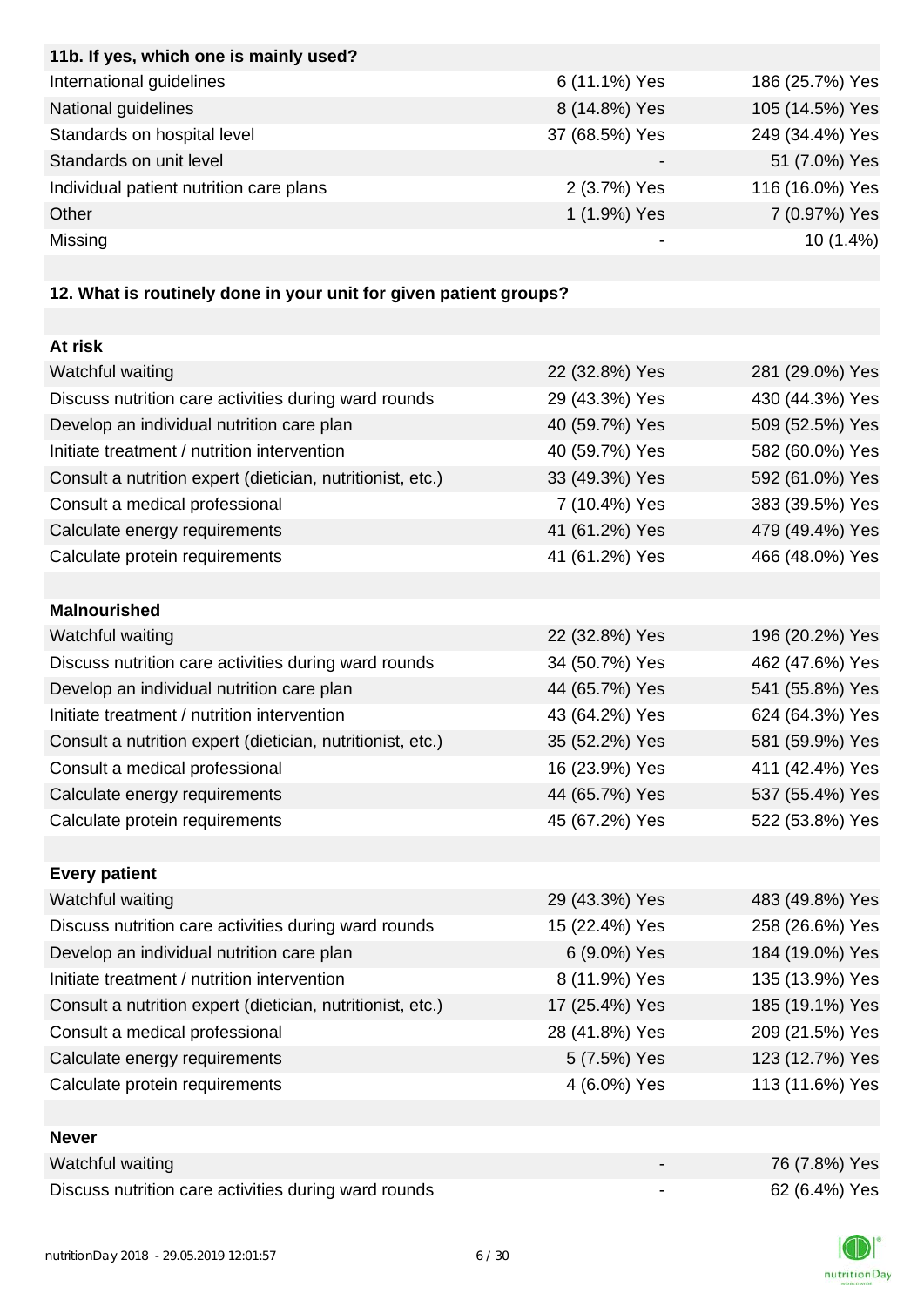| Develop an individual nutrition care plan                          |                | 50 (5.2%) Yes   |
|--------------------------------------------------------------------|----------------|-----------------|
| Initiate treatment / nutrition intervention                        |                | 13 (1.3%) Yes   |
| Consult a nutrition expert (dietician, nutritionist, etc.)         |                | 16 (1.6%) Yes   |
| Consult a medical professional                                     | 5 (7.5%) Yes   | 106 (10.9%) Yes |
| Calculate energy requirements                                      |                | 103 (10.6%) Yes |
| Calculate protein requirements                                     |                | 124 (12.8%) Yes |
|                                                                    |                |                 |
| I do not know                                                      |                |                 |
| Watchful waiting                                                   | 1 (1.5%) Yes   | 51 (5.3%) Yes   |
| Discuss nutrition care activities during ward rounds               | 2 (3.0%) Yes   | 40 (4.1%) Yes   |
| Develop an individual nutrition care plan                          |                | 22 (2.3%) Yes   |
| Initiate treatment / nutrition intervention                        |                | 22 (2.3%) Yes   |
| Consult a nutrition expert (dietician, nutritionist, etc.)         | 1 (1.5%) Yes   | 18 (1.9%) Yes   |
| Consult a medical professional                                     | 4 (6.0%) Yes   | 51 (5.3%) Yes   |
| Calculate energy requirements                                      |                | 40 (4.1%) Yes   |
| Calculate protein requirements                                     | -              | 42 (4.3%) Yes   |
|                                                                    |                |                 |
| 13. When do you routinely weigh your patients?                     |                |                 |
| at admission                                                       | 37 (55.2%) Yes | 625 (64.4%) Yes |
| Within 24 hours                                                    | 10 (14.9%) Yes | 142 (14.6%) Yes |
| Within 48 hours                                                    | 6 (9.0%) Yes   | 54 (5.6%) Yes   |
| Within 72 hours                                                    | 2 (3.0%) Yes   | 27 (2.8%) Yes   |
| Every week                                                         | 24 (35.8%) Yes | 393 (40.5%) Yes |
| Occasionally                                                       | 4 (6.0%) Yes   | 109 (11.2%) Yes |
| When requested                                                     | 26 (38.8%) Yes | 483 (49.8%) Yes |
| At discharge                                                       | 4 (6.0%) Yes   | 52 (5.4%) Yes   |
| Never                                                              |                | 13 (1.3%) Yes   |
| I do not know                                                      |                | 4 (0.41%) Yes   |
| No answer given                                                    | 10 (41.7%)     | 50 (5.2%)       |
|                                                                    |                |                 |
| 14. What do you do to support adequate food intake of patients?    |                |                 |
| Offer additional meals or in between snacks                        | 48 (71.6%) Yes | 730 (75.3%) Yes |
| Offer meal choices                                                 | 42 (62.7%) Yes | 711 (73.3%) Yes |
| Offer different portion sizes                                      | 37 (55.2%) Yes | 635 (65.5%) Yes |
| Consider food presentation                                         | 39 (58.2%) Yes | 356 (36.7%) Yes |
| Change food texture/consistency as needed                          | 50 (74.6%) Yes | 797 (82.2%) Yes |
| Consider patient problems with eating and drinking                 | 54 (80.6%) Yes | 793 (81.8%) Yes |
| Ensure that mealtimes are undisturbed/protected<br>mealtime policy | 6 (9.0%) Yes   | 218 (22.5%) Yes |
| Promote positive eating environment                                | 16 (23.9%) Yes | 281 (29.0%) Yes |
| Consider cultural/religious preferences                            | 43 (64.2%) Yes | 559 (57.6%) Yes |
| Consider patient allergies / intolerances                          | 50 (74.6%) Yes | 650 (67.0%) Yes |
| Other                                                              |                | 74 (7.6%) Yes   |
| I do not know                                                      |                | 19 (2.0%) Yes   |
| No answer given                                                    | 12 (17.9%)     | 48 (4.9%)       |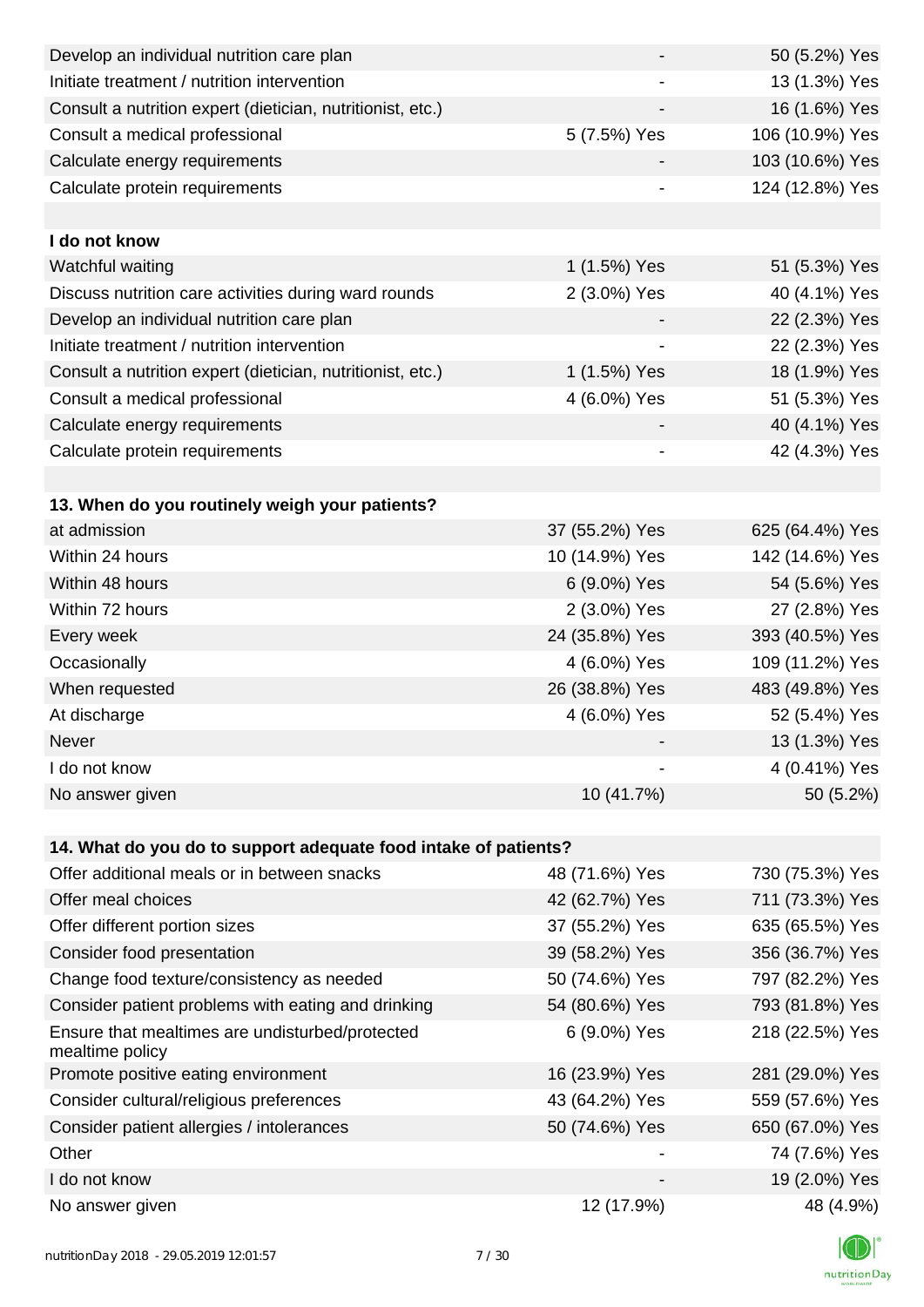| 15. Which nutrition-related standards or routine activities exist in your unit?      |                |                 |
|--------------------------------------------------------------------------------------|----------------|-----------------|
| Nutrition training is available                                                      | 50 (74.6%) Yes | 558 (57.5%) Yes |
| Reporting of nutrition related information to hospital<br>managers                   | 37 (55.2%) Yes | 408 (42.1%) Yes |
| Quality indicators are recorded and reported to national<br>or regional level        | 19 (28.4%) Yes | 302 (31.1%) Yes |
| Quality indicators are used for internal benchmarking                                | 40 (59.7%) Yes | 358 (36.9%) Yes |
| Patient feedback about food and food service is collected<br>using a questionnaire   | 47 (70.1%) Yes | 625 (64.4%) Yes |
| None                                                                                 |                | 32 (3.3%) Yes   |
| I do not know                                                                        |                | 38 (3.9%) Yes   |
| No answer given                                                                      | 12 (17.9%)     | 68 (7.0%)       |
| 16. At admission what is asked and documented?                                       |                |                 |
| Change in weight                                                                     | 47 (70.1%) Yes | 775 (79.9%) Yes |
| Eating habits/difficulties                                                           | 33 (49.3%) Yes | 746 (76.9%) Yes |
| Nutrition before admission                                                           | 23 (34.3%) Yes | 592 (61.0%) Yes |
| None                                                                                 |                | 15 (1.5%) Yes   |
| I do not know                                                                        | 4 (6.0%) Yes   | 20 (2.1%) Yes   |
| No answer given                                                                      | 12 (17.9%)     | 70 (7.2%)       |
|                                                                                      |                |                 |
| 17. On what forms is there a specific part about eating, nutrition or malnutrition?  |                |                 |
|                                                                                      |                |                 |
| a. Patient Record has a section for                                                  |                |                 |
| indicating if the patient is malnourished or at risk of<br>malnutrition              | 51 (76.1%) Yes | 708 (73.0%) Yes |
| nutrition treatment                                                                  | 39 (58.2%) Yes | 582 (60.0%) Yes |
| None                                                                                 |                | 54 (5.6%) Yes   |
| I do not know                                                                        |                | 26 (2.7%) Yes   |
|                                                                                      |                |                 |
| b. Discharge Letter                                                                  |                |                 |
| summarizes nutrition treatment received during stay                                  | 26 (38.8%) Yes | 407 (42.0%) Yes |
| makes future nutrition-related recommendations                                       | 49 (73.1%) Yes | 572 (59.0%) Yes |
| None                                                                                 |                | 110 (11.3%) Yes |
| I do not know                                                                        | 5 (7.5%) Yes   | 69 (7.1%) Yes   |
|                                                                                      |                |                 |
| 18. Do you provide brochures about malnutrition to at<br>risk/malnourished patients? | 16 (34.8%) Yes | 356 (44.8%) Yes |
|                                                                                      |                |                 |
| 19. Who filled in this sheet?                                                        |                |                 |
| Head staff                                                                           | 21 (31.3%) Yes | 281 (29.0%) Yes |
| Dietician                                                                            | 29 (43.3%) Yes | 517 (53.3%) Yes |
| <b>Nurse</b>                                                                         | 6 (9.0%) Yes   | 279 (28.8%) Yes |
| Physician                                                                            | 4 (6.0%) Yes   | 128 (13.2%) Yes |
| Administrative staff                                                                 |                | 8 (0.82%) Yes   |

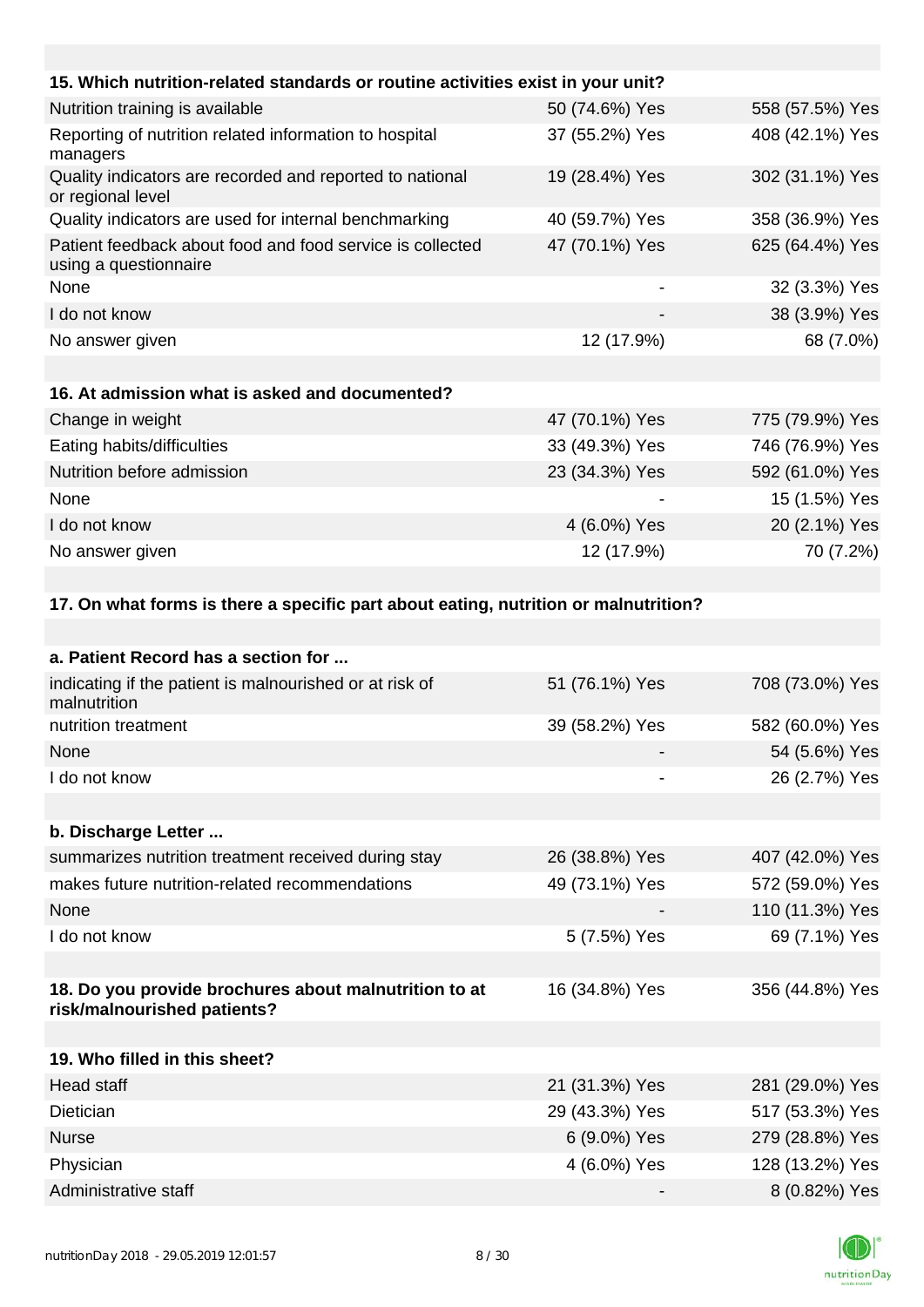| Other         | 1 (1.5%) Yes             | 39 (4.0%) Yes            |
|---------------|--------------------------|--------------------------|
| None          | $\overline{\phantom{0}}$ | $\overline{\phantom{a}}$ |
| I do not know | 4 (6.0%) Yes             | 7 (0.72%) Yes            |

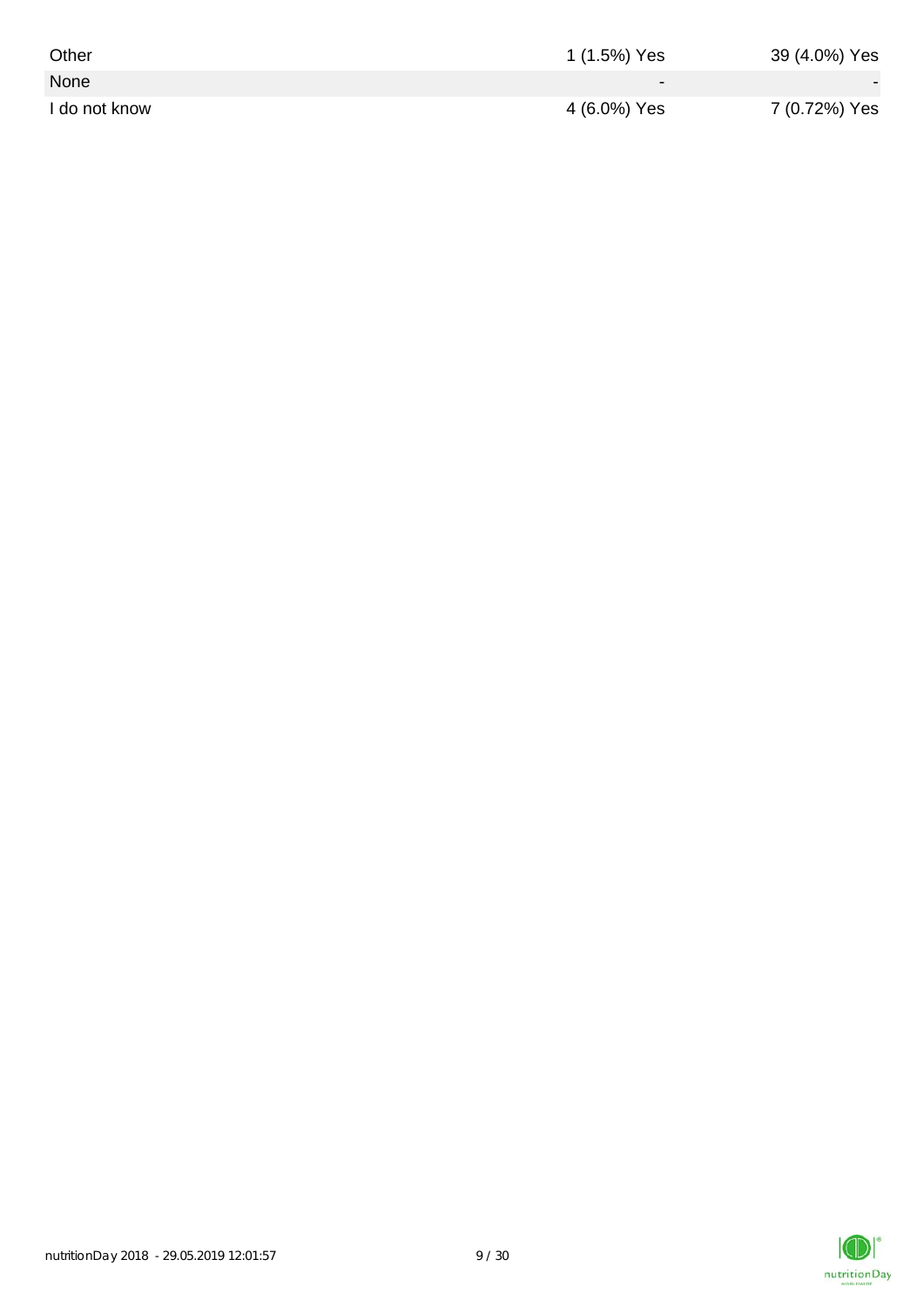|                                                                                         | <b>YOUR RESULTS</b> | <b>REFERENCE RESULTS</b> |
|-----------------------------------------------------------------------------------------|---------------------|--------------------------|
|                                                                                         |                     |                          |
| Total                                                                                   | 2050                | 17827                    |
| Age                                                                                     | 63 [46-75]          | 67 [53-78]               |
| Female                                                                                  | 1046 (51.0%)        | 8951 (50.2%)             |
| Weight                                                                                  | 65.4±14.4           | $70.1 \pm 19.2$          |
| Height                                                                                  | 163±9               | $165 + 10$               |
| <b>BMI</b>                                                                              | $24.7 + 4.9$        | $25.5 \pm 6.0$           |
| 1. This hospital admission was                                                          |                     |                          |
| planned                                                                                 | 272 (13.3%)         | 6798 (38.1%)             |
| an emergency                                                                            | 1497 (73.0%)        | 9562 (53.6%)             |
| I do not know                                                                           | 281 (13.7%)         | 1467 (8.2%)              |
| No answer given                                                                         |                     |                          |
|                                                                                         |                     |                          |
| 2a. Diagnosis at admission                                                              |                     |                          |
| 0100 Infectious and parasitic diseases                                                  | 265 (12.9%)         | 1555 (8.7%)              |
| 0200 Neoplasms                                                                          | 256 (12.5%)         | 3133 (17.6%)             |
| 0300 Blood and bloodforming organs and the immune<br>mechanism                          | 131 (6.4%)          | 1159 (6.5%)              |
| 0400 Endocrine, nutritional and metabolic diseases                                      | 311 (15.2%)         | 2190 (12.3%)             |
| 0500 Mental health                                                                      | 42 (2.0%)           | 851 (4.8%)               |
| 0600 Nervous system                                                                     | 164 (8.0%)          | 1636 (9.2%)              |
| 0700 Eye and adnexa                                                                     | 19 (0.93%)          | 236 (1.3%)               |
| 0800 Ear and mastoid process                                                            | 8 (0.39%)           | 127 (0.71%)              |
| 0900 Circulatory system                                                                 | 443 (21.6%)         | 3801 (21.3%)             |
| 1000 Respiratory system                                                                 | 318 (15.5%)         | 2810 (15.8%)             |
| 1100 Digestive system                                                                   | 427 (20.8%)         | 4343 (24.4%)             |
| 1200 Skin and subcutaneous tissue                                                       | 125 (6.1%)          | 786 (4.4%)               |
| 1300 Musculoskeletal system and connective tissue                                       | 261 (12.7%)         | 2703 (15.2%)             |
| 1400 Genitourinary system                                                               | 255 (12.4%)         | 1776 (10.0%)             |
| 1500 Pregnancy, childbirth and the puerperium                                           | 33 (1.6%)           | 198 (1.1%)               |
| 1600 Conditions originating in the perinatal period                                     |                     | 25 (0.14%)               |
| 1700 Congenital/chromosomal abnormalities                                               | $9(0.44\%)$         | 31 (0.17%)               |
| 1800 Symptoms, signs, abnormal clinical/lab findings                                    | 41 (2.0%)           | 816 (4.6%)               |
| 1900 Injury, poisoning                                                                  | 32 (1.6%)           | 512 (2.9%)               |
| 2000 External causes of morbidity and mortality (e.g.<br>transport accidents, assaults) | 88 (4.3%)           | 379 (2.1%)               |
| 2100 Factors influencing health status and contact with<br>health services              | 26 (1.3%)           | 619 (3.5%)               |
| No answer given                                                                         |                     |                          |
|                                                                                         |                     |                          |
| 3. Which conditions/comorbidities does this patient have?                               |                     |                          |
| Cardiac insufficiency                                                                   | 324 (15.8%)         | 3518 (22.5%)             |

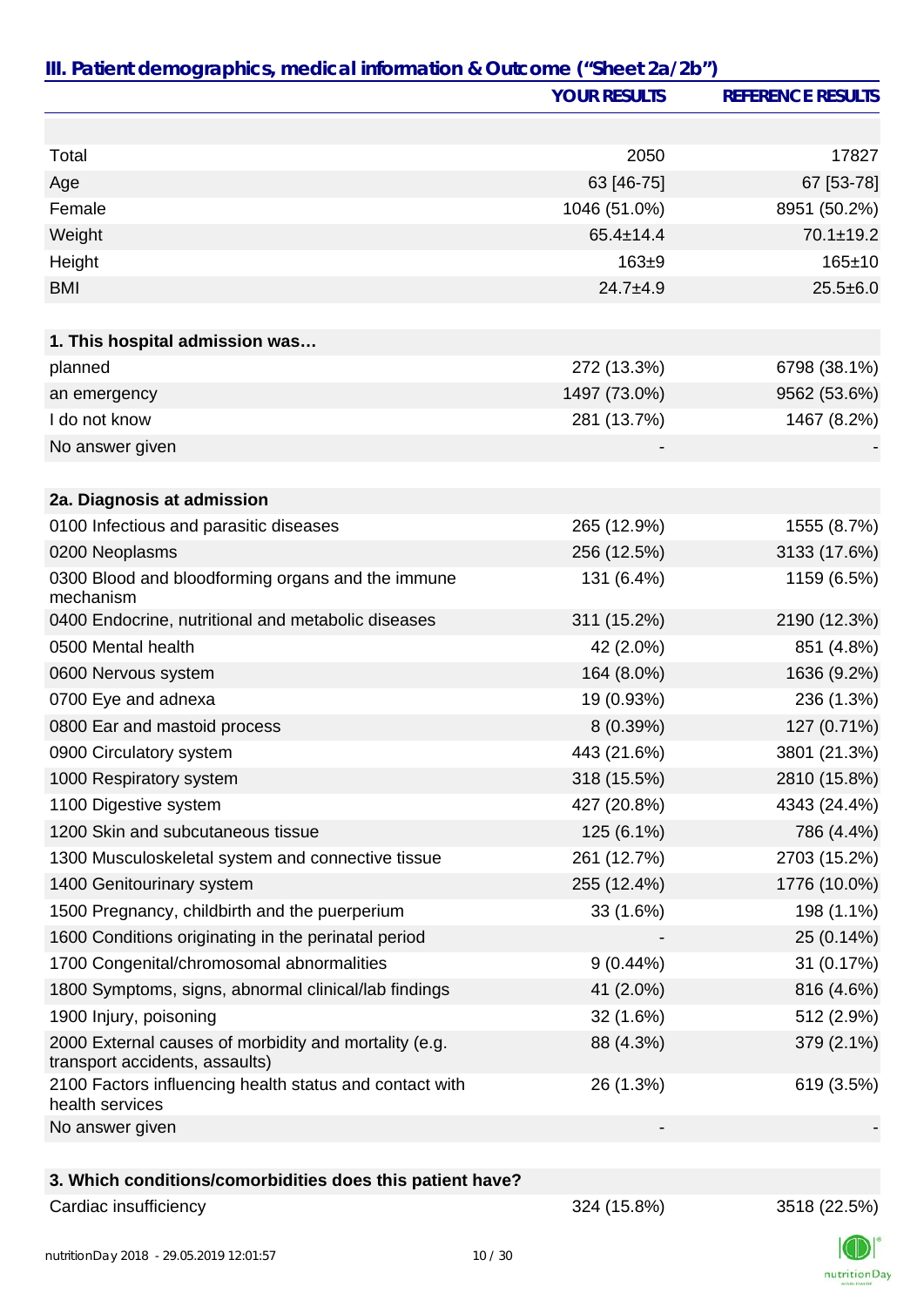| Myocardial infarction                                | 105 (5.1%)   | 823 (5.4%)    |
|------------------------------------------------------|--------------|---------------|
| Chronic lung disease                                 | 280 (13.7%)  | 2299 (14.8%)  |
| Cerebral vascular disease                            | 144 (7.0%)   | 1523 (9.9%)   |
| Peripheral vascular disease                          | 146 (7.1%)   | 1931 (12.6%)  |
| Chronic liver disease                                | 50 (2.4%)    | 992 (6.5%)    |
| Chronic kidney disease                               | 216 (10.6%)  | 1734 (11.3%)  |
| <b>Diabetes</b>                                      | 421 (20.6%)  | 3888 (24.9%)  |
| Cancer                                               | 261 (12.8%)  | 3763 (24.2%)  |
| Infection                                            | 345 (16.8%)  | 2245 (14.5%)  |
| Dementia                                             | 51 (2.5%)    | 798 (5.2%)    |
| Major depressive disorder                            | 41 (2.0%)    | 853 (5.6%)    |
| Other chronic mental disorder                        | 42 (2.1%)    | 815 (5.4%)    |
| Other chronic disease                                | 578 (28.2%)  | 4031 (25.9%)  |
| None                                                 | 423 (20.6%)  | 3008 (16.9%)  |
|                                                      |              |               |
| 4a. Previous operation during this hospital stay     |              |               |
| Yes, planned                                         | 418 (20.4%)  | 3584 (20.1%)  |
| Yes, acute                                           | 183 (8.9%)   | 1077 (6.0%)   |
| <b>No</b>                                            | 1408 (68.7%) | 12545 (70.4%) |
| I do not know                                        | 29 (1.4%)    | 230 (1.3%)    |
| Missing                                              | 12 (0.59%)   | 391 (2.2%)    |
|                                                      |              |               |
| Days since operation                                 | 4 [1-28]     | $3[1-11]$     |
|                                                      |              |               |
| 4b. Planned operation during this hospital stay      |              |               |
| Yes, today or tomorrow                               | 428 (20.9%)  | 1266 (7.1%)   |
| Yes, later                                           | 165 (8.0%)   | 953 (5.3%)    |
| No                                                   | 1408 (68.7%) | 13798 (77.4%) |
| I do not know                                        | 33 (1.6%)    | 833 (4.7%)    |
| Missing                                              | 16 (0.78%)   | 977 (5.5%)    |
|                                                      |              |               |
| 5. Previous ICU admission during this hospital stay? | 342 (16.7%)  | 1781 (10.0%)  |
| (Yes)                                                |              |               |
|                                                      |              |               |
| 6. Is this patient terminally ill?                   | 178 (8.7%)   | 1122 (6.3%)   |
|                                                      |              |               |
| 7. Fluid status                                      |              |               |
| Normal                                               | 1784 (87.0%) | 13668 (76.7%) |
| Overloaded                                           | 45 (2.2%)    | 1008 (5.7%)   |
| Dehydrated                                           | 67 (3.3%)    | 878 (4.9%)    |
| I do not know                                        | 154 (7.5%)   | 2273 (12.8%)  |
| Missing                                              |              |               |
|                                                      |              |               |
| 8. Number of different medications planned           |              |               |
| Oral                                                 | $3[2-6]$     | $5[2-8]$      |
|                                                      |              | $\sqrt{2}$    |

 $\mathbb{C} \mathbb{D} \mathbb{I}$ nutritionDay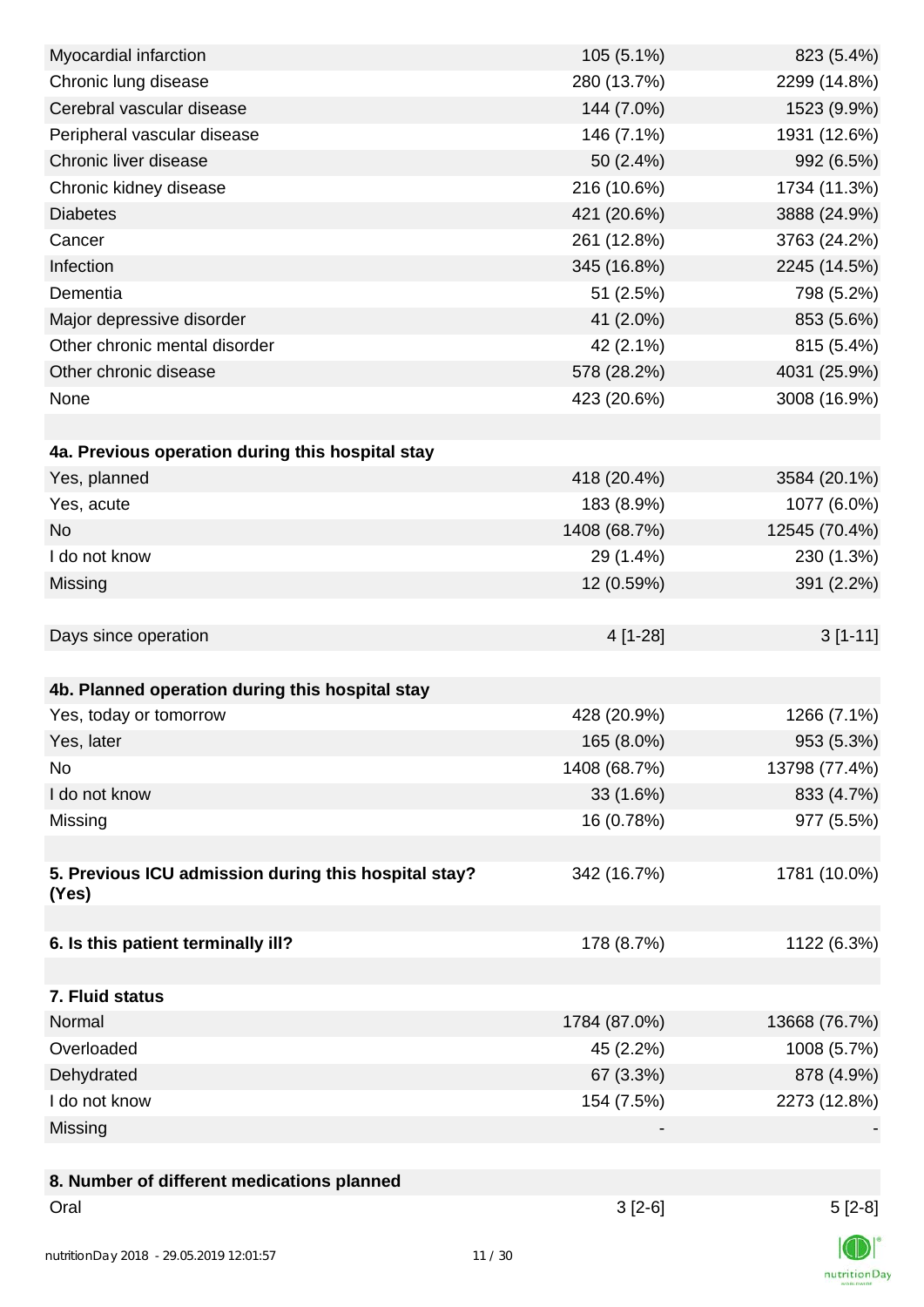| Other                                                                                    | $3[1-5]$     | $2[1-4]$      |
|------------------------------------------------------------------------------------------|--------------|---------------|
|                                                                                          |              |               |
| 9. Was this patient identified as malnourished or at risk of malnutrition?               |              |               |
| Malnourished                                                                             | 234 (11.4%)  | 2050 (11.5%)  |
| At risk                                                                                  | 324 (15.8%)  | 3162 (17.7%)  |
| <b>No</b>                                                                                | 1395 (68.0%) | 11117 (62.4%) |
| I do not know                                                                            | 97 (4.7%)    | 1498 (8.4%)   |
| Missing                                                                                  |              |               |
|                                                                                          |              |               |
| 10. IV Fluids                                                                            |              |               |
| Electrolyte solution (NaCl, Ringers lactate, etc)                                        | 1214 (59.2%) | 6470 (36.3%)  |
| 5% Glucose solution                                                                      | 64 (3.1%)    | 1853 (10.4%)  |
|                                                                                          |              |               |
| 11. Number of ONS drinks planned                                                         | $0 [0-0]$    | $0[0-0]$      |
|                                                                                          |              |               |
| 12. Nutrition intake                                                                     |              |               |
| Regular hospital food                                                                    | 910 (44.4%)  | 10454 (58.6%) |
| Fortified/enriched hospital food                                                         | 104 (5.1%)   | 1962 (11.0%)  |
| Protein/energy supplement (e.g. ONS drinks)                                              | 203 (9.9%)   | 2469 (13.8%)  |
| <b>Enteral nutrition</b>                                                                 | 109 (5.3%)   | 882 (4.9%)    |
| Parenteral nutrition                                                                     | 45 (2.2%)    | 929 (5.2%)    |
| Special diet                                                                             | 955 (46.6%)  | 5732 (32.2%)  |
| None                                                                                     | 61 (3.0%)    | 895 (5.0%)    |
|                                                                                          |              |               |
| 13a. All lines and Tubes                                                                 |              |               |
| <b>Central Venous</b>                                                                    | 194 (9.5%)   | 1535 (8.6%)   |
| Peripheral venous access                                                                 | 1396 (68.1%) | 8238 (46.2%)  |
| Nasogastric                                                                              | 73 (3.6%)    | 462 (2.6%)    |
| Nasojejunal                                                                              | 18 (0.88%)   | 79 (0.44%)    |
| Nasoduadenal                                                                             | 3(0.15%)     | 67 (0.38%)    |
| Enterostoma                                                                              | 6(0.29%)     | 82 (0.46%)    |
| Percutaneous endoscopy/surgical gastrostomy                                              | 26 (1.3%)    | 137 (0.77%)   |
| Percutaneous endoscopy/surgical jejunostomy                                              | 6(0.29%)     | 63 (0.35%)    |
| None                                                                                     | 468 (22.8%)  | 8032 (45.1%)  |
|                                                                                          |              |               |
| 13b. Were there complications with nutrition related lines<br>and tubes since admission? |              |               |
| Yes, previously                                                                          | 27 (1.3%)    | 247 (1.4%)    |
| Yes, ongoing                                                                             | 19 (0.93%)   | 173 (0.97%)   |
| <b>No</b>                                                                                | 1814 (88.5%) | 14548 (81.6%) |
| I do not know                                                                            | 176 (8.6%)   | 1646 (9.2%)   |
| Missing                                                                                  | 14 (0.68%)   | 1213 (6.8%)   |
|                                                                                          |              |               |

## **14. Please indicate if any of the following was done for this patient since admission**

| Energy requirements were determined |
|-------------------------------------|
|-------------------------------------|

Energy requirements were determined 953 (46.5%) 6273 (35.2%)

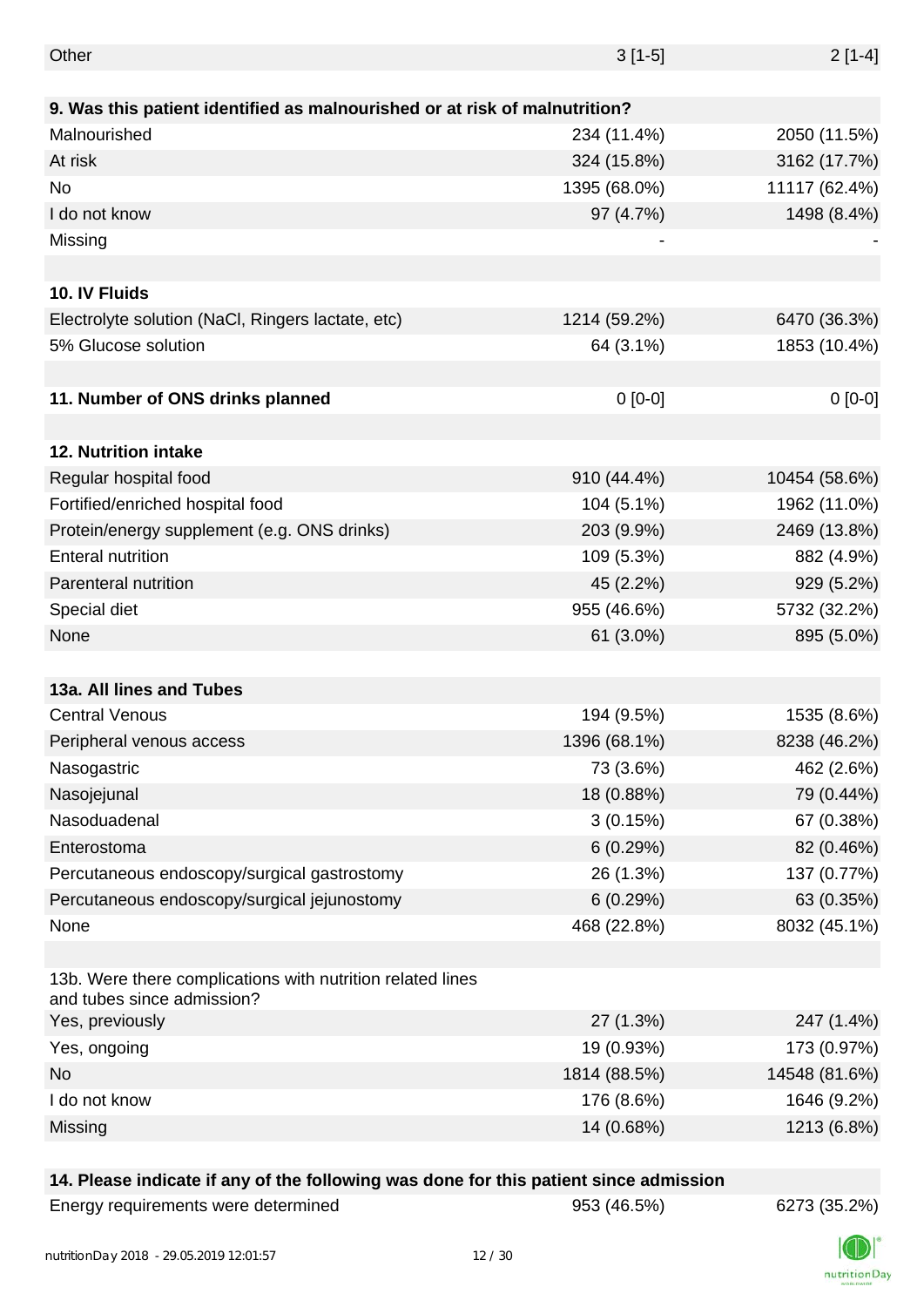| Protein requirements were determined                     | 931 (45.4%)  | 5516 (30.9%)  |
|----------------------------------------------------------|--------------|---------------|
| Food/Nutrition intake was recorded in the patient record | 910 (44.4%)  | 7653 (42.9%)  |
| Nutrition treatment plan was developed                   | 928 (45.3%)  | 6036 (33.9%)  |
| Nutrition expert was consulted                           | 968 (47.2%)  | 6237 (35.0%)  |
| Malnutrition status is recorded in the patient record    | 786 (38.3%)  | 5297 (29.7%)  |
| None                                                     |              |               |
|                                                          |              |               |
| 15a. Energy goal                                         |              |               |
| $< 500$ kcal                                             | 86 (4.2%)    | 749 (4.2%)    |
| 500-999 kcal                                             | 6(0.29%)     | 194 (1.1%)    |
| 1000-1499 kcal                                           | 137 (6.7%)   | 1695 (9.5%)   |
| 1500-1999 kcal                                           | 749 (36.5%)  | 5578 (31.3%)  |
| >=2000 kcal                                              | 27 (1.3%)    | 1992 (11.2%)  |
| Not determined                                           | 776 (37.9%)  | 6066 (34.0%)  |
| I do not know                                            | 269 (13.1%)  | 1515 (8.5%)   |
| Missing                                                  |              | 38 (0.21%)    |
|                                                          |              |               |
| 15b. Energy intake                                       |              |               |
| $< 500$ kcal                                             | 109 (5.3%)   | 1264 (7.1%)   |
| 500-999 kcal                                             | 67 (3.3%)    | 900 (5.0%)    |
| 1000-1499 kcal                                           | 196 (9.6%)   | 2387 (13.4%)  |
| 1500-1999 kcal                                           | 556 (27.1%)  | 3954 (22.2%)  |
| >=2000 kcal                                              | 11 (0.54%)   | 1047 (5.9%)   |
| Not determined                                           | 856 (41.8%)  | 6021 (33.8%)  |
| I do not know                                            | 255 (12.4%)  | 2199 (12.3%)  |
| Missing                                                  |              | 55 (0.31%)    |
|                                                          |              |               |
| 16. Since admission, this patient's health status has    |              |               |
| Improved                                                 | 1501 (73.2%) | 8831 (49.5%)  |
| Deteriorated                                             | 115 (5.6%)   | 1039 (5.8%)   |
| Remained the same                                        | 342 (16.7%)  | 4935 (27.7%)  |
| This patient has just been admitted                      | 31 (1.5%)    | 1248 (7.0%)   |
| I do not know                                            | 61 (3.0%)    | 1774 (10.0%)  |
| Missing                                                  |              |               |
|                                                          |              |               |
| Length of hospital stay (days)                           | 13 [7-24]    | 12 [6-24]     |
|                                                          |              |               |
| <b>Outcome Code</b>                                      |              |               |
| 1= Still in the hospital                                 | 164 (8.0%)   | 1702 (9.5%)   |
| 2= Transferred to another hospital                       | 35 (1.7%)    | 419 (2.4%)    |
| 3= Transferred to long term care                         | 20 (0.98%)   | 780 (4.4%)    |
| 4= Rehabilitation                                        | 18 (0.88%)   | 785 (4.4%)    |
| 5= Discharged home                                       | 1648 (80.4%) | 13163 (73.8%) |
| $6 = Death$                                              | 76 (3.7%)    | 535 (3.0%)    |

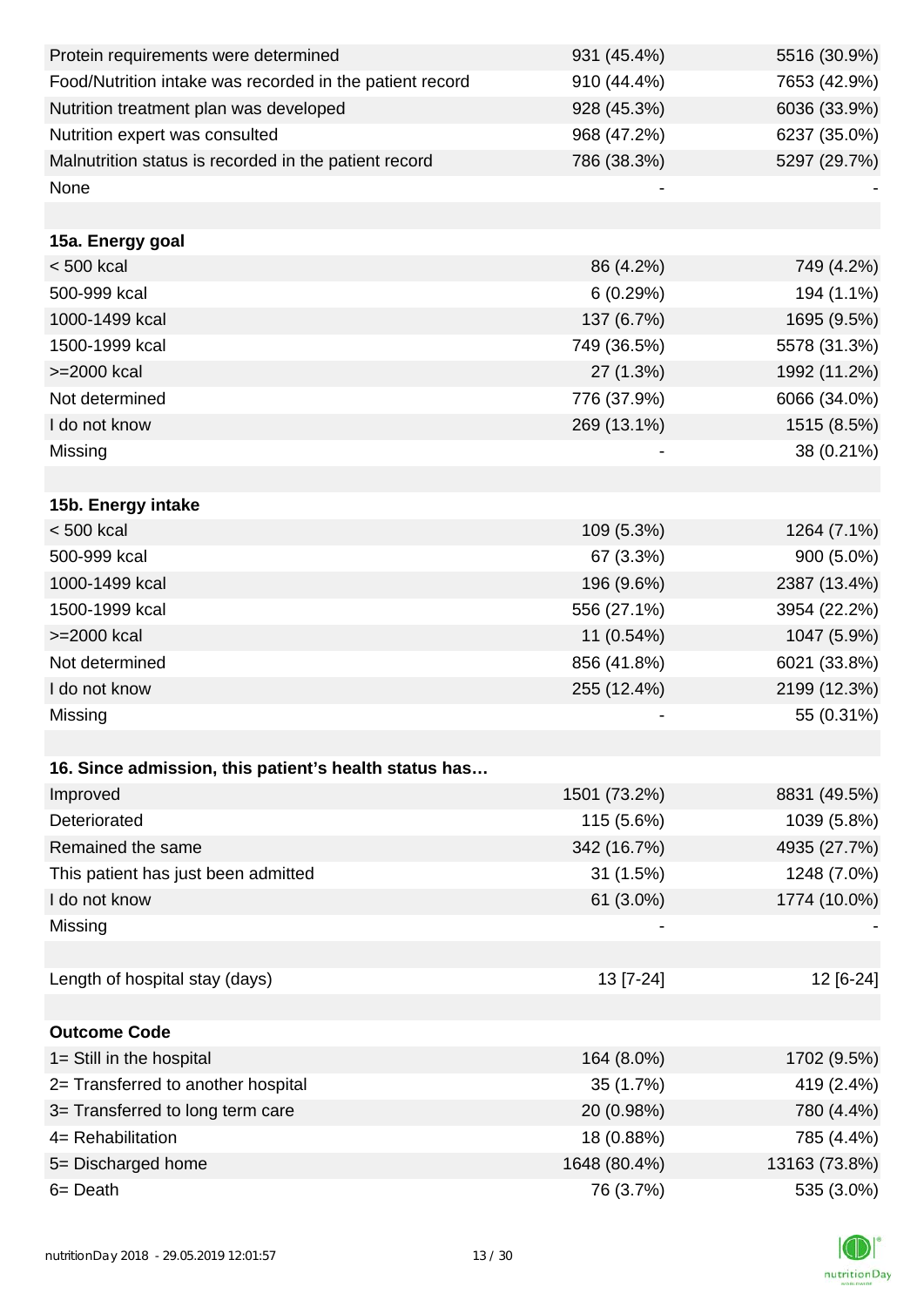| $7 = Others$                         | 53 (2.6%)    | 310 (1.7%)    |
|--------------------------------------|--------------|---------------|
| Missing                              | 36 (1.8%)    | 133 (0.75%)   |
|                                      |              |               |
| Readmitted since ND                  |              |               |
| $1 = No$                             | 1468 (81.7%) | 11846 (75.5%) |
| 2= Yes, same hospital planned        | 56 (3.1%)    | 1043 (6.7%)   |
| 3= Yes, same hospital unplanned      | 104 (5.8%)   | 889 (5.7%)    |
| 4= Yes, different hospital planned   | 8(0.45%)     | 68 (0.43%)    |
| 5= Yes, different hospital unplanned | 8(0.45%)     | 68 (0.43%)    |
| 6= Unknown                           | -            | 646 (4.1%)    |
| Missing                              | 157 (8.7%)   | 1059 (6.8%)   |

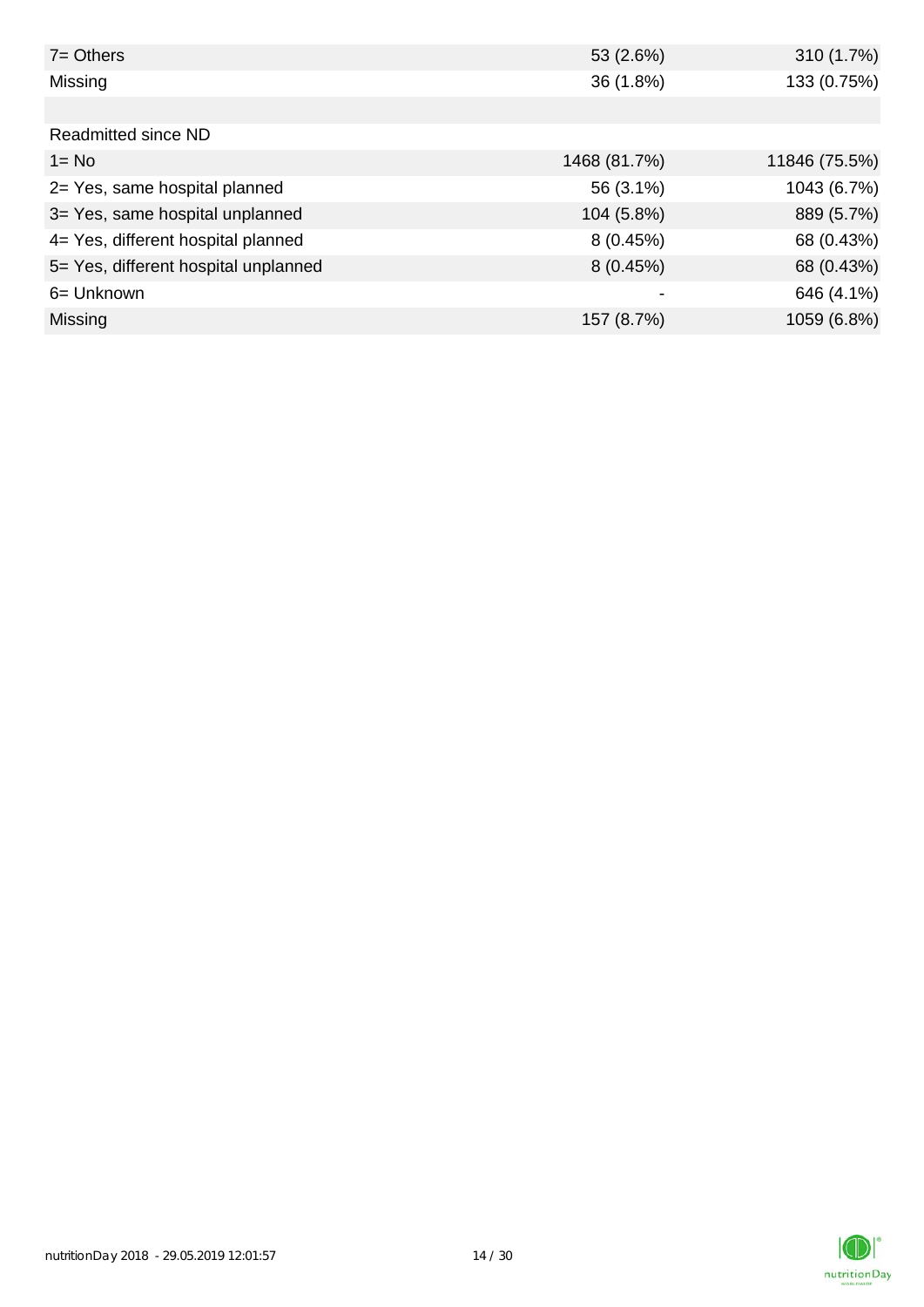| IV. Patient's perspective: Medical history, nutrition status & intake today ("Sheet 3a/3b") | <b>YOUR RESULTS</b> | <b>REFERENCE RESULTS</b> |
|---------------------------------------------------------------------------------------------|---------------------|--------------------------|
|                                                                                             |                     |                          |
| 1. What are your typical dietary habits?                                                    |                     |                          |
| No special dietary habits                                                                   | 1161 (57.0%)        | 12235 (71.0%)            |
| I am vegetarian                                                                             | 11 (0.54%)          | 370 (2.1%)               |
| I adhee to a vegan diet                                                                     | 12 (0.59%)          | 132 (0.77%)              |
| I eat gluten-free diet                                                                      | 38 (1.9%)           | 156 (0.91%)              |
| I avoid added sugars                                                                        | 590 (29.0%)         | 2604 (15.1%)             |
| I avoid carbohydrates                                                                       | 252 (12.4%)         | 1038 (6.0%)              |
| I eat a low fat-diet                                                                        | 476 (23.4%)         | 1930 (11.2%)             |
| I am lactose intolerant                                                                     | 238 (11.7%)         | 572 (3.3%)               |
| Other special diet due to intolerances/allergies                                            | 56 (2.8%)           | 323 (1.9%)               |
| Other                                                                                       | 195 (9.6%)          | 1219 (7.1%)              |
| No answer given                                                                             | 25 (1.2%)           | 337 (2.0%)               |
|                                                                                             |                     |                          |
| 2. Where did you live before your current hospital admission?                               |                     |                          |
| At home                                                                                     | 1778 (87.3%)        | 15276 (88.7%)            |
| In a nursing home or other live-in facility                                                 | 22 (1.1%)           | 609 (3.5%)               |
| I was transferred from another hospital                                                     | 198 (9.7%)          | 883 (5.1%)               |
| Other                                                                                       | 31 (1.5%)           | 268 (1.6%)               |
| Missing                                                                                     | $7(0.34\%)$         | 185 (1.1%)               |
|                                                                                             |                     |                          |
| 3. In general, are you able to walk?                                                        |                     |                          |
| Yes                                                                                         | 1276 (62.7%)        | 11104 (64.5%)            |
| Yes, with someone's help                                                                    | 342 (16.8%)         | 1762 (10.2%)             |
| Yes, independently using a cane, walker, or crutches                                        | 169 (8.3%)          | 2412 (14.0%)             |
| No, I have a wheelchair                                                                     | 45 (2.2%)           | 712 (4.1%)               |
| No, I am bedridden                                                                          | 195 (9.6%)          | 988 (5.7%)               |
| Missing                                                                                     | $9(0.44\%)$         | 243 (1.4%)               |
|                                                                                             |                     |                          |
| 4. In general, how would you say your health is?                                            |                     |                          |
| Very good                                                                                   | 204 (10.0%)         | 1252 (7.3%)              |
| Good                                                                                        | 880 (43.2%)         | 6191 (36.0%)             |
| Fair                                                                                        | 793 (38.9%)         | 6489 (37.7%)             |
| Poor                                                                                        | 115 (5.6%)          | 2490 (14.5%)             |
| Very poor                                                                                   | 32 (1.6%)           | 558 (3.2%)               |
| Missing                                                                                     | 12 (0.59%)          | 241 (1.4%)               |
|                                                                                             |                     |                          |
| 5. Over the last 12 months prior to your current hospital admission approximately           |                     |                          |
| how many times have you seen a doctor?                                                      | 4 [2-10]            | $5[2-10]$                |
| how many times have you been admitted to the<br>hospital (Emergency room, any ward)?        | $1[1-3]$            | $1[0-2]$                 |
| how many nights in total have you spent in hospital?                                        | $6[2-15]$           | $5[0-15]$                |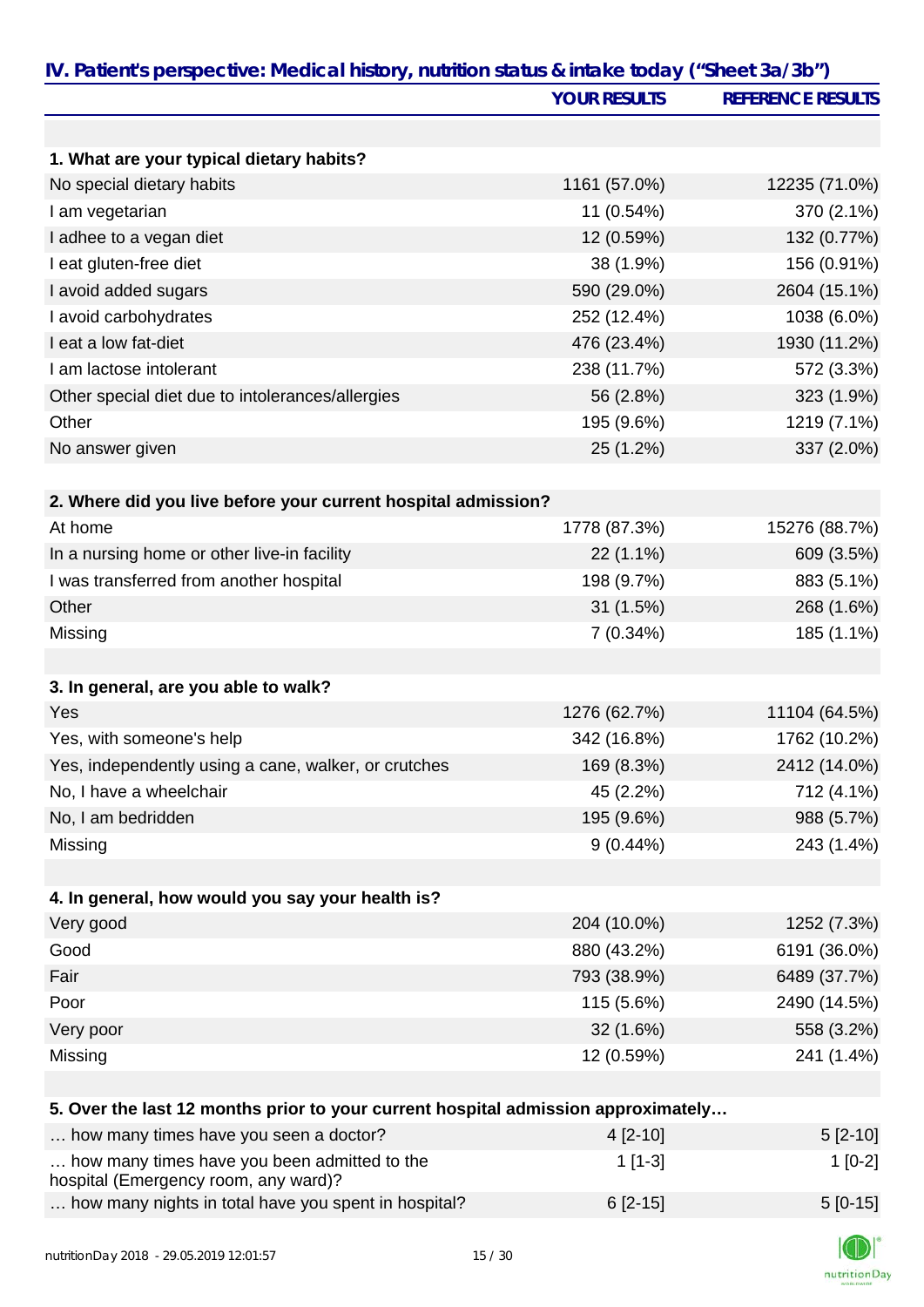| 6. How many different medications do you take routinely each day (prior to hospitalisation)? |              |              |
|----------------------------------------------------------------------------------------------|--------------|--------------|
| $1 - 2$                                                                                      | 563 (27.7%)  | 3323 (19.3%) |
| $3-5$                                                                                        | 545 (26.8%)  | 4698 (27.3%) |
| More than 5                                                                                  | 437 (21.5%)  | 5507 (32.0%) |
| None                                                                                         | 458 (22.5%)  | 2633 (15.3%) |
| I do not know                                                                                | 26 (1.3%)    | 778 (4.5%)   |
| Missing                                                                                      | $7(0.34\%)$  | 282 (1.6%)   |
|                                                                                              |              |              |
| 7. Do you have health insurance?                                                             |              |              |
| Yes, private insurance only                                                                  | 527 (25.9%)  | 2738 (15.9%) |
| Yes, public insurance only                                                                   | 1109 (54.5%) | 8466 (49.2%) |
| Yes, both                                                                                    | 249 (12.2%)  | 2117 (12.3%) |
| None                                                                                         | 107 (5.3%)   | 2268 (13.2%) |
| I prefer not to answer                                                                       | 26 (1.3%)    | 1018 (5.9%)  |
| Missing                                                                                      | 18 (0.88%)   | 614 (3.6%)   |
|                                                                                              |              |              |
| 8. What was your weight 5 years ago?                                                         | 68 [60-78]   | 72 [60-85]   |
| I do not know                                                                                | 534 (26.2%)  | 4280 (24.9%) |
|                                                                                              |              |              |
| 9a. Have you lost weight within the last 3 months?                                           |              |              |
| Yes, intentionally                                                                           | 159 (7.8%)   | 1639 (9.5%)  |
| Yes, unintentionally                                                                         | 985 (48.4%)  | 6488 (37.7%) |
| No, my weight stayed the same                                                                | 480 (23.6%)  | 5108 (29.7%) |
| No, I gained weight                                                                          | 254 (12.5%)  | 1894 (11.0%) |
| I do not know                                                                                | 133 (6.5%)   | 1680 (9.8%)  |
| Missing                                                                                      | 25 (1.2%)    | 412 (2.4%)   |
|                                                                                              |              |              |
| 9b. If yes, how many kg did you lose?                                                        | $6[4-10]$    | $6[4-10]$    |
| I do not know                                                                                | 180 (15.7%)  | 1267 (15.6%) |
|                                                                                              |              |              |
| 10. Did you know about your hospitalisation two days<br>before admission? (Yes)              | 613 (31.0%)  | 6721 (41.1%) |
| 11. Please indicate if you                                                                   |              |              |
| were weighed at admission                                                                    | 992 (48.8%)  | 9728 (57.2%) |
| were informed about your nutrition status                                                    | 674 (33.2%)  | 5774 (34.3%) |
| were informed about nutrition care options                                                   | 526 (25.9%)  | 5459 (32.5%) |
| received special nutrition care                                                              | 681 (33.6%)  | 5054 (30.1%) |
|                                                                                              |              |              |
| 12. How well have you eaten in the week before you were admitted to the hospital?            |              |              |
| More than normal                                                                             | 118 (5.8%)   | 762 (4.5%)   |
|                                                                                              |              |              |

| Normal               | 1254 (61.5%) | 10449 (61.1%) |
|----------------------|--------------|---------------|
| About 3/4 of normal  | 189 (9.3%)   | 1762 (10.3%)  |
| About half of normal | 260 (12.8%)  | 2122 (12.4%)  |
|                      |              |               |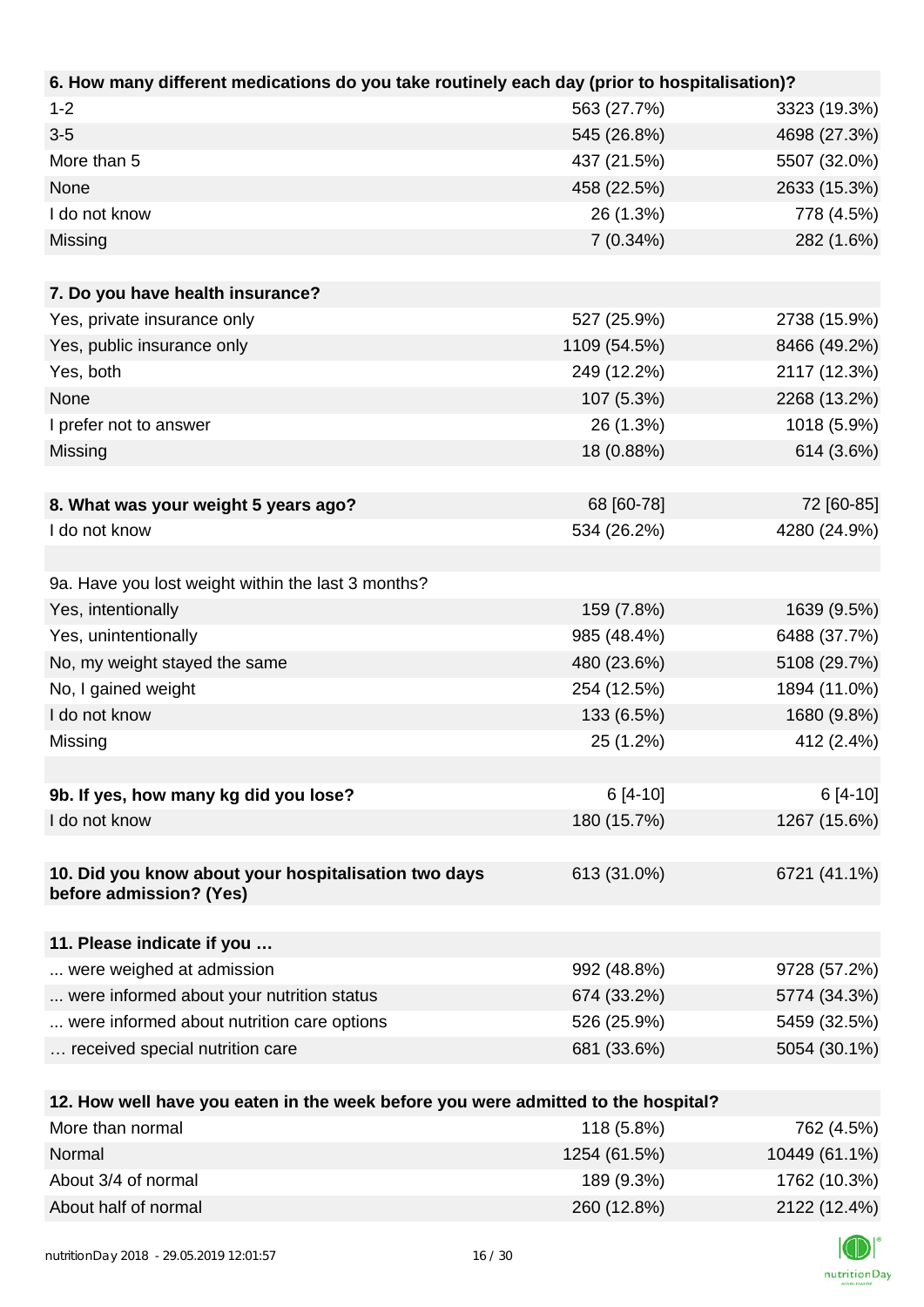| About a quarter to nearly nothing                                              | 192 (9.4%)   | 1571 (9.2%)   |
|--------------------------------------------------------------------------------|--------------|---------------|
| I do not know                                                                  | 1(0.05%)     | 153 (0.89%)   |
| Missing                                                                        | 24 (1.2%)    | 286 (1.7%)    |
|                                                                                |              |               |
| 13. In general, how satisfied are you with the food at the hospital?           |              |               |
| Very satisfied                                                                 | 783 (38.4%)  | 4212 (24.6%)  |
| Somewhat satisfied                                                             | 552 (27.1%)  | 5626 (32.9%)  |
| Neutral                                                                        | 363 (17.8%)  | 3361 (19.6%)  |
| <b>Dissatisfied</b>                                                            | 143 (7.0%)   | 1441 (8.4%)   |
| Very dissatisfied                                                              | 57 (2.8%)    | 491 (2.9%)    |
| I do not know                                                                  | 99 (4.9%)    | 1415 (8.3%)   |
| Missing                                                                        | 41 (2.0%)    | 559 (3.3%)    |
|                                                                                |              |               |
| 14. Did you get any help with eating TODAY?                                    |              |               |
| Yes, from family or friends                                                    | 401 (19.7%)  | 1651 (9.7%)   |
| Yes, from hospital staff                                                       | 48 (2.4%)    | 1185 (6.9%)   |
| No                                                                             | 1478 (72.5%) | 13278 (77.6%) |
| I do not know                                                                  | 13 (0.64%)   | 218 (1.3%)    |
| Missing                                                                        | 98 (4.8%)    | 773 (4.5%)    |
|                                                                                |              |               |
| 15. Were you able to eat without interruption TODAY?<br>(Yes)                  | 1470 (75.6%) | 11891 (74.2%) |
|                                                                                |              |               |
| 16a. Please indicate how much hospital food you ate for lunch or dinner TODAY: |              |               |
| About all                                                                      | 1136 (55.7%) | 7871 (46.0%)  |
| 1/2                                                                            | 419 (20.6%)  | 4261 (24.9%)  |
| 1/4                                                                            | 201 (9.9%)   | 2226 (13.0%)  |
| Nothing                                                                        | 189 (9.3%)   | 1992 (11.6%)  |
| Missing                                                                        | 93 (4.6%)    | 755 (4.4%)    |
|                                                                                |              |               |
| 16b. The portion size of the meal I ordered TODAY was                          |              |               |
| Standard                                                                       | 1438 (70.6%) | 11000 (64.3%) |
| Smaller                                                                        | 159 (7.8%)   | 1600 (9.4%)   |
| Larger                                                                         | 80 (3.9%)    | 763 (4.5%)    |
| I do not know                                                                  | 151 (7.4%)   | 1701 (9.9%)   |
| Missing                                                                        | 210 (10.3%)  | 2041 (11.9%)  |
|                                                                                |              |               |
| 17. If you did not eat everything of your meal, please tell us why:            |              |               |
| I did not like the type of food offered                                        | 114 (14.1%)  | 1293 (15.2%)  |
| I did not like the smell/taste of the food                                     | 93 (11.5%)   | 996 (11.7%)   |
| The food did not fit my cultural/religious preferences                         | 26 (3.2%)    | $90(1.1\%)$   |
| The food was too hot                                                           | 2(0.25%)     | 38 (0.45%)    |
| The food was too cold                                                          | 27 (3.3%)    | 207 (2.4%)    |
| Due to food allergy/intolerance                                                | 23 (2.8%)    | 53 (0.63%)    |
| I was not hungry at that time                                                  | 71 (8.8%)    | 1520 (17.9%)  |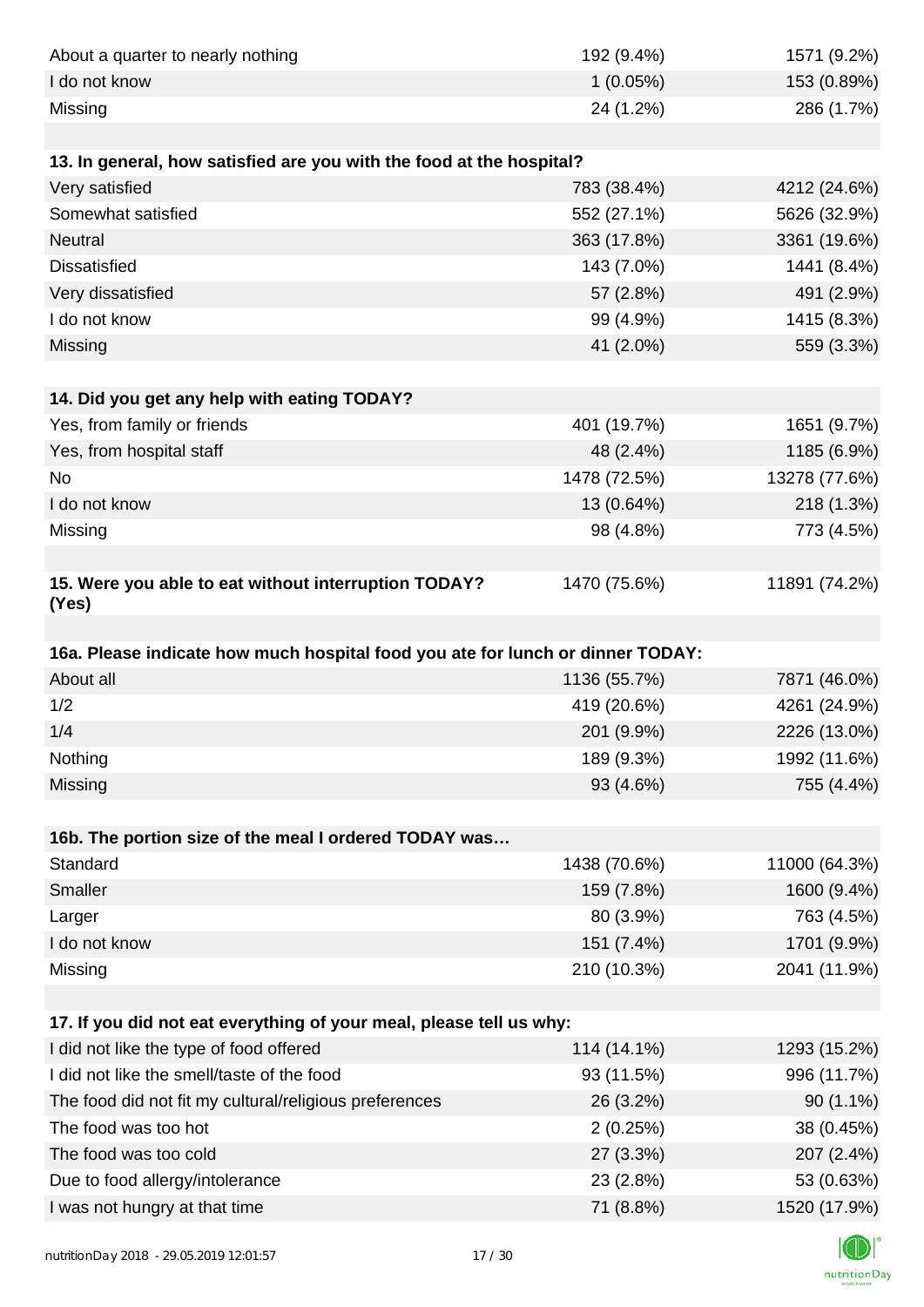| I do not have my usual appetite                                                      | 258 (31.9%)  | 2475 (29.2%) |
|--------------------------------------------------------------------------------------|--------------|--------------|
| I have problems chewing/swallowing                                                   | 58 (7.2%)    | 478 (5.6%)   |
| I normally eat less than what was served                                             | 74 (9.1%)    | 969 (11.4%)  |
| I had nausea/vomiting                                                                | 91 (11.2%)   | 637 (7.5%)   |
| I was too tired                                                                      | 36 (4.4%)    | 506 (6.0%)   |
| I cannot eat without help                                                            | 22 (2.7%)    | 141 (1.7%)   |
| I was not allowed to eat                                                             | 51 (6.3%)    | 869 (10.2%)  |
| I had an exam, surgery, or test and missed my meal                                   | 80 (9.9%)    | 469 (5.5%)   |
| I did not get requested food                                                         | $11(1.4\%)$  | 93 (1.1%)    |
| No answer given                                                                      | 108 (13.3%)  | 1161 (13.7%) |
|                                                                                      |              |              |
| 18. Enter the number of glasses/cups of the drinks you consumed in the last 24 hours |              |              |
| Water                                                                                | $2[1-4]$     | $3[2-5]$     |
| Tea                                                                                  | $0[0-0]$     | $1[1-3]$     |
| Coffee                                                                               | $1[0-1]$     | $1[1-2]$     |
| <b>Milk</b>                                                                          | $0 [0-1]$    | $1[0-1]$     |
| Fruit juice                                                                          | $2[1-3]$     | $1[0-2]$     |
| Soft drinks                                                                          | $0[0-0]$     | $0 [0-1]$    |
| Nutrition drink                                                                      | $0 [0-0]$    | $0[0-1]$     |
| Other                                                                                | $0[0-1]$     | $0[0-1]$     |
|                                                                                      |              |              |
| 19a. Did you eat any food apart from hospital food<br><b>TODAY?</b>                  | 514 (26.8%)  | 4518 (28.8%) |
| 19b. If yes, what did you eat?                                                       |              |              |
| Sweet snacks                                                                         | 103 (20.0%)  | 1302 (28.8%) |
| Salty snacks                                                                         | 68 (13.2%)   | 512 (11.3%)  |
| Homemade food                                                                        | 55 (10.7%)   | 703 (15.6%)  |
| Fruits                                                                               | 189 (36.8%)  | 1730 (38.3%) |
| Dairy products                                                                       | 53 (10.3%)   | 471 (10.4%)  |
| Food delivered/restaurant                                                            | 20 (3.9%)    | 191 (4.2%)   |
| Sandwich                                                                             | 17 (3.3%)    | 282 (6.2%)   |
| Other                                                                                | 149 (29.0%)  | 724 (16.0%)  |
|                                                                                      |              |              |
| 20. How has your food intake changed since your hospital admission?                  |              |              |
| Increased                                                                            | 351 (17.2%)  | 2508 (14.7%) |
| Decreased                                                                            | 787 (38.6%)  | 5344 (31.2%) |
| Stayed the same                                                                      | 771 (37.8%)  | 7154 (41.8%) |
| I do not know                                                                        | 80 (3.9%)    | 1188 (6.9%)  |
| Missing                                                                              | 49 (2.4%)    | 911 (5.3%)   |
|                                                                                      |              |              |
| 21. TODAY I feel                                                                     |              |              |
| Stronger than at admission                                                           | 1144 (56.1%) | 7275 (42.5%) |
| Weaker than at admission                                                             | 418 (20.5%)  | 3158 (18.5%) |
| Same as at admission                                                                 | 409 (20.1%)  | 4825 (28.2%) |
|                                                                                      |              |              |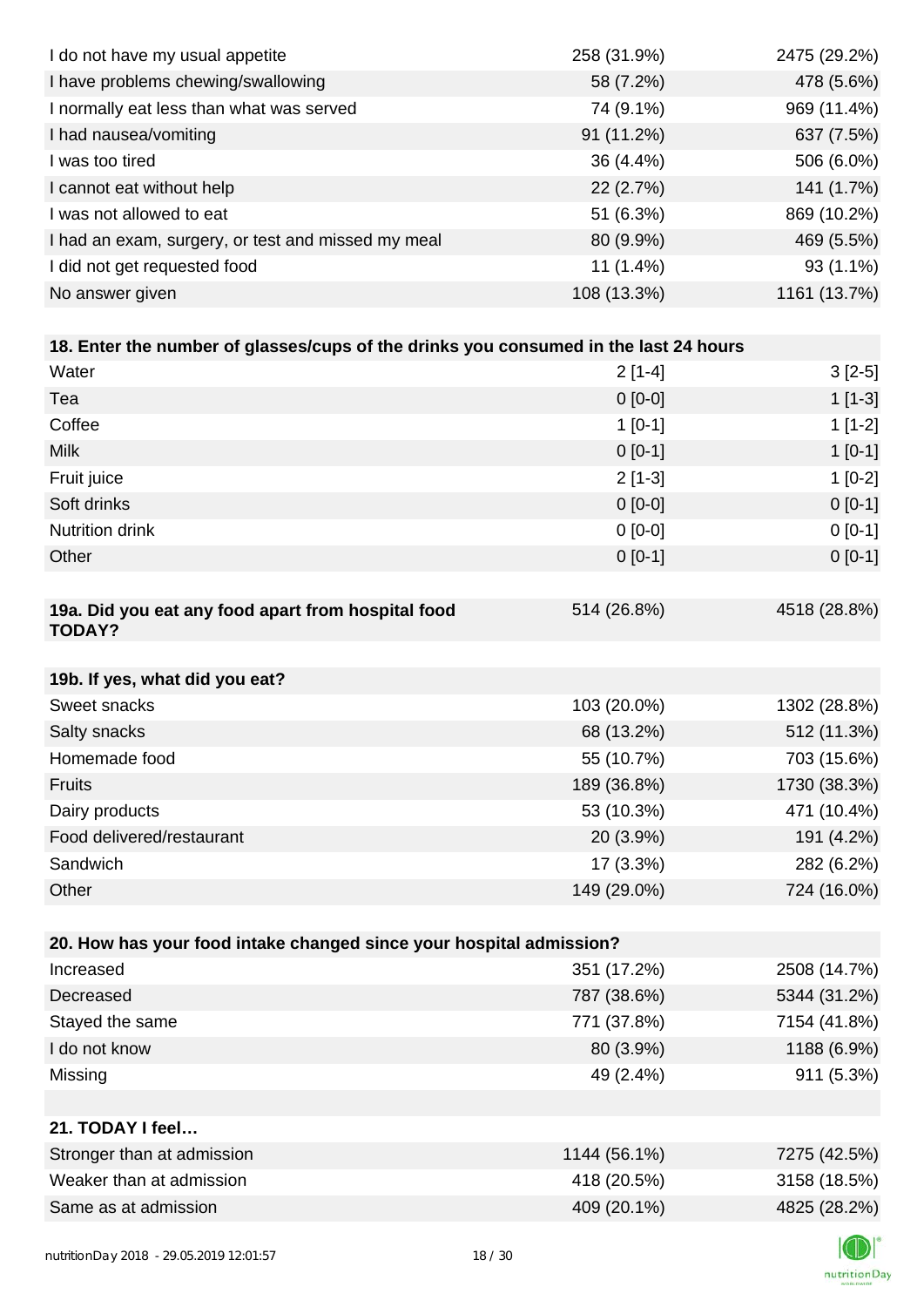| I was admitted today                                 | 6(0.29%)     | 465 (2.7%)    |
|------------------------------------------------------|--------------|---------------|
| I do not know                                        | 39 (1.9%)    | 926 (5.4%)    |
| Missing                                              | 22 (1.1%)    | 456 (2.7%)    |
|                                                      |              |               |
| 22. Can you walk without assistance TODAY?           |              |               |
| <b>Yes</b>                                           | 1098 (53.9%) | 10229 (59.8%) |
| No, only with assistance                             | 489 (24.0%)  | 4164 (24.3%)  |
| No, I stay in bed                                    | 296 (14.5%)  | 1821 (10.6%)  |
| Missing                                              | 155 (7.6%)   | 891 (5.2%)    |
|                                                      |              |               |
| 23. Did anyone help you complete this questionnaire? | 1721 (85.1%) | 10837 (65.0%) |

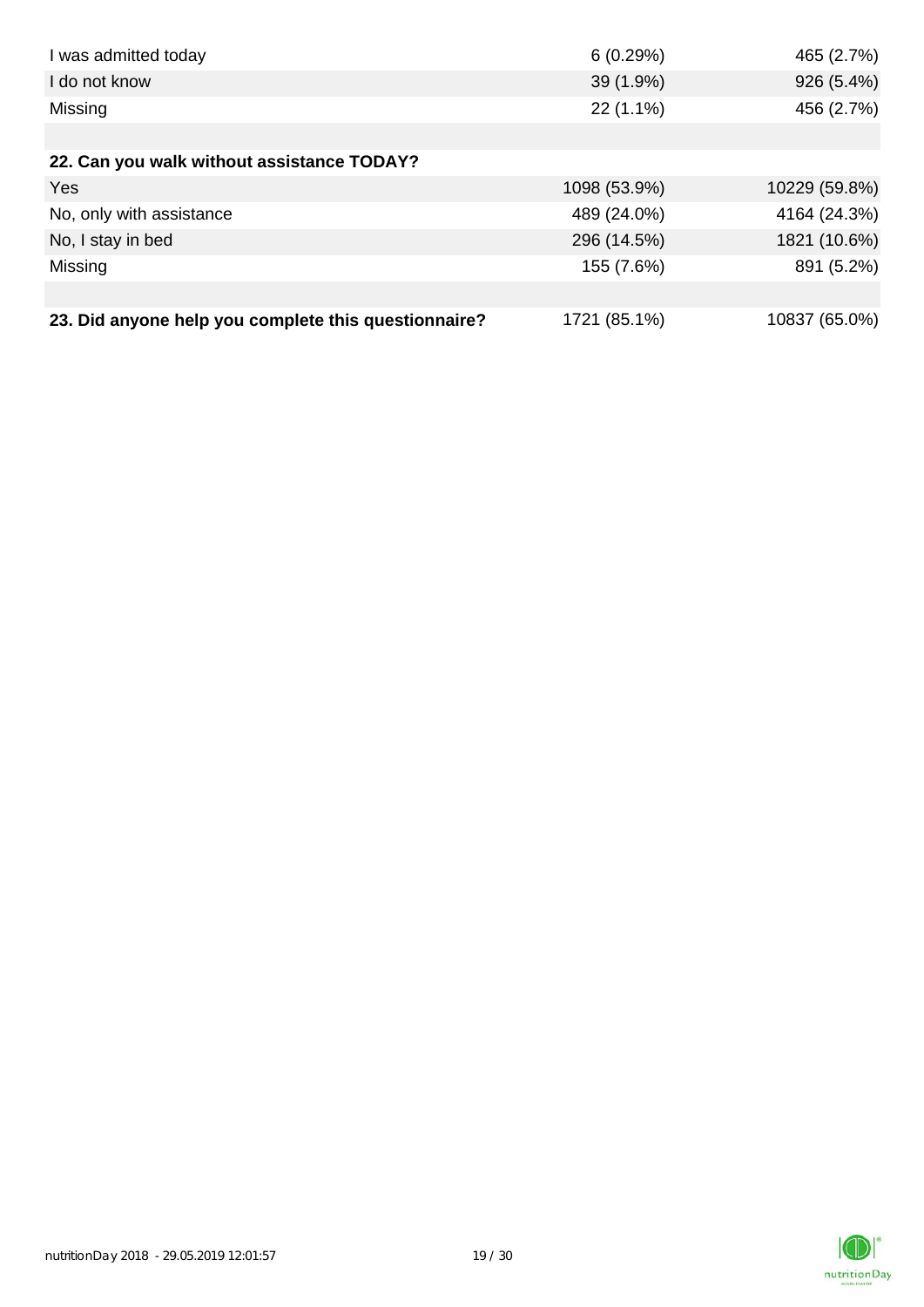| V. Oncology: Unit organisation and structures ("Sheet 1 onco")           |                     |                          |
|--------------------------------------------------------------------------|---------------------|--------------------------|
|                                                                          | <b>YOUR RESULTS</b> | <b>REFERENCE RESULTS</b> |
| Number of units with cancer patients:                                    | 3                   | 255                      |
| Computerized system in hospital:                                         | 3 units (100%) YES  | 243 units (95%) YES      |
| Nutritional treatment of cancer patients is part of overall<br>care plan | 3 units (100%) YES  | 225 units (88%) YES      |
| Nutritional treatment is considered                                      |                     |                          |
| Routinely                                                                | $3(100\%)$          | 153 (60,0%)              |
| When patient asks                                                        | 1(33,3%)            | 62 (24,3%)               |
| When body weight loss > 10%                                              | 1(33,3%)            | 72 (28,2%)               |
| During palliative phase                                                  | $1(33,3\%)$         | 62 (24,3%)               |
| Other                                                                    |                     | 14 (5,49%)               |
| Missing                                                                  |                     | 26 (10,2%)               |
| Nutritional treatment is not part of the comprehensive approach due to   |                     |                          |
| Lack of evidence                                                         | -                   | 10 (3,92%)               |
| No knowledge of the field                                                |                     | 9(3,53%)                 |
| No reimbursement                                                         |                     | 8(3,14%)                 |
| It feeds the tumour                                                      |                     | 2(0,78%)                 |
| Other                                                                    |                     | 9(3,53%)                 |
|                                                                          |                     |                          |
| Nutritional therapy used for cancer patients                             |                     |                          |
| Nutrition according to nutrition plan                                    | $3(100\%)$          | 166 (65,1%)              |
| Calculation of energy needs                                              | 1(33,3%)            | 181 (71,0%)              |
| Monitoring patients intake and use of oral supplements                   | 2(66,7%)            | 219 (85,9%)              |
| None                                                                     |                     | 7(2,75%)                 |
| Other                                                                    |                     | 12 (4,71%)               |
| Missing                                                                  | $\overline{a}$      | 5(1,96%)                 |
| Nutritional therapy is not used due to                                   |                     |                          |
| Lack of evidence                                                         |                     | 3(1,18%)                 |
| Lack of experience                                                       |                     | 7(2,75%)                 |
| No reimbursement                                                         |                     | 3(1,18%)                 |
| Lack of dietitians                                                       | $\overline{a}$      | 12 (4,71%)               |
| Lack of other experts                                                    |                     | 3(1,18%)                 |
| Other                                                                    | -                   | 5(1,96%)                 |
| Missing                                                                  | -                   | 1(0,39%)                 |
|                                                                          |                     |                          |

**Assessment of parameters in cancer patients & methods used:**

## **Anthropometry/Body composition:**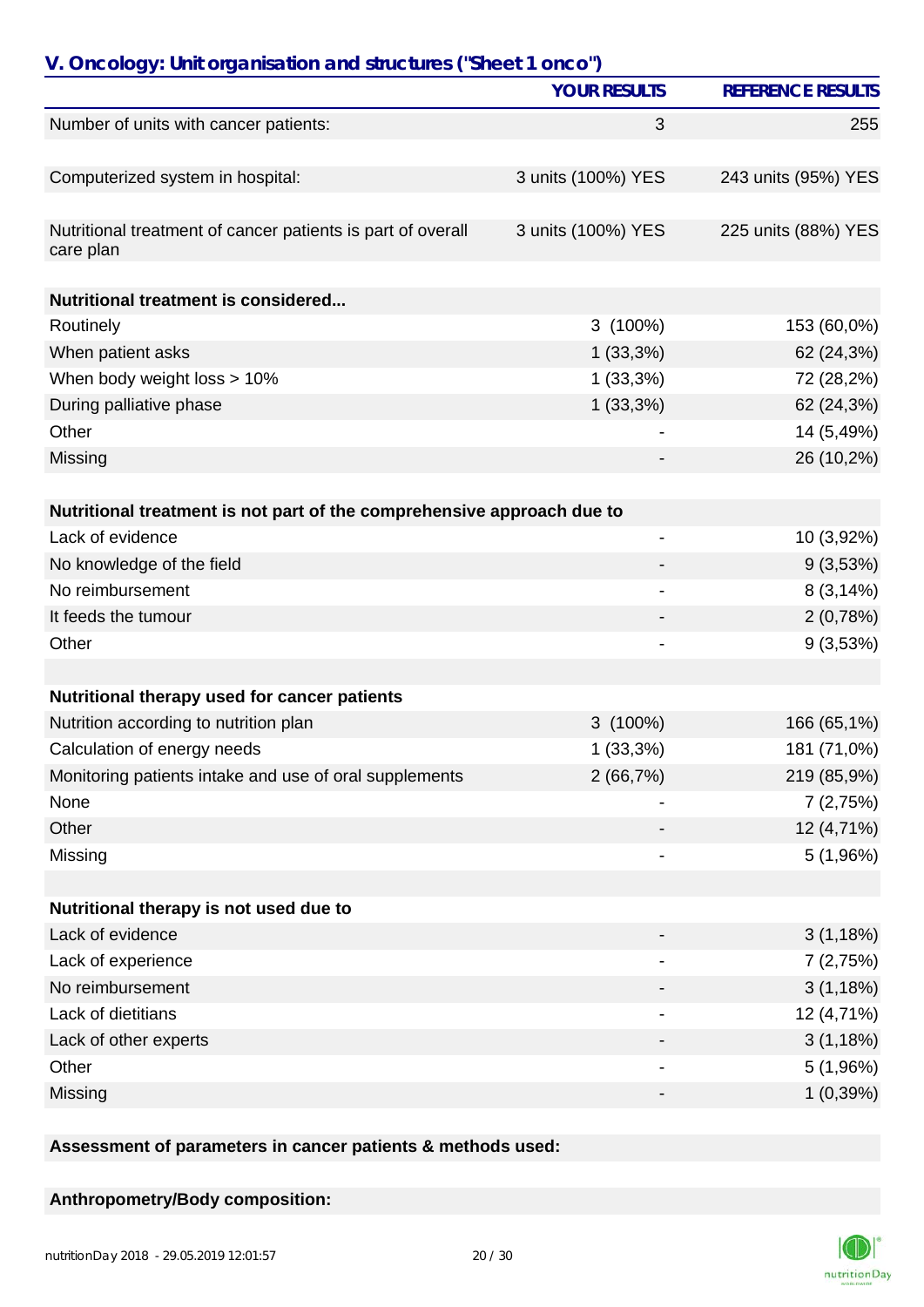| <b>Body weight</b>                     |                              |             |
|----------------------------------------|------------------------------|-------------|
| Regularly                              | 2(66,7%)                     | 175 (68,6%) |
| At chemotherapy                        | $\overline{a}$               | 34 (13,3%)  |
| When necessary                         | 1(33,3%)                     | 36 (14,1%)  |
| Never                                  |                              | 4 (1,57%)   |
| Unknown                                |                              | 3(1,18%)    |
| Missing                                |                              | 3(1,18%)    |
|                                        |                              |             |
| <b>Anthropometrics (circumference)</b> |                              |             |
| Regularly                              |                              | 33 (12,9%)  |
| At chemotherapy                        |                              | 6(2,35%)    |
| When necessary                         | 3 (100%)                     | 95 (37,3%)  |
| Never                                  |                              | 106 (41,6%) |
| Unknown                                |                              | 5 (1,96%)   |
| Missing                                | $\overline{\phantom{a}}$     | 10 (3,92%)  |
|                                        |                              |             |
| <b>BIA</b>                             |                              |             |
| Regularly                              |                              | 8(3,14%)    |
| At chemotherapy                        |                              | 3(1,18%)    |
| When necessary                         |                              | 68 (26,7%)  |
| Never                                  | 3 (100%)                     | 156 (61,2%) |
| Unknown                                | $\overline{\phantom{a}}$     | 9(3,53%)    |
| Missing                                | $\qquad \qquad \blacksquare$ | 11 (4,31%)  |
|                                        |                              |             |
| <b>CT SCAN</b>                         |                              |             |
| Regularly                              |                              | 12 (4,71%)  |
| At chemotherapy                        |                              | 2(0,78%)    |
| When necessary                         | $1(33,3\%)$                  | 71 (27,8%)  |
| Never                                  | 2(66,7%)                     | 149 (58,4%) |
| Unknown                                |                              | 11 (4,31%)  |
| Missing                                |                              | 10 (3,92%)  |
|                                        |                              |             |
| <b>DEXA</b>                            |                              |             |
| Regularly                              |                              | 3(1,18%)    |
| At chemotherapy                        | $\overline{\phantom{a}}$     | 2(0,78%)    |
| When necessary                         | $1(33,3\%)$                  | 44 (17,3%)  |
| Never                                  | 2(66,7%)                     | 175 (68,6%) |
| Unknown                                |                              | 17 (6,67%)  |
| Missing                                |                              | 14 (5,49%)  |
|                                        |                              |             |
| Other (body composition)               |                              |             |
| Regularly                              | $\overline{\phantom{a}}$     | 5(1,96%)    |
| At chemotherapy                        |                              | 1(0,39%)    |
| When necessary                         |                              | 34 (13,3%)  |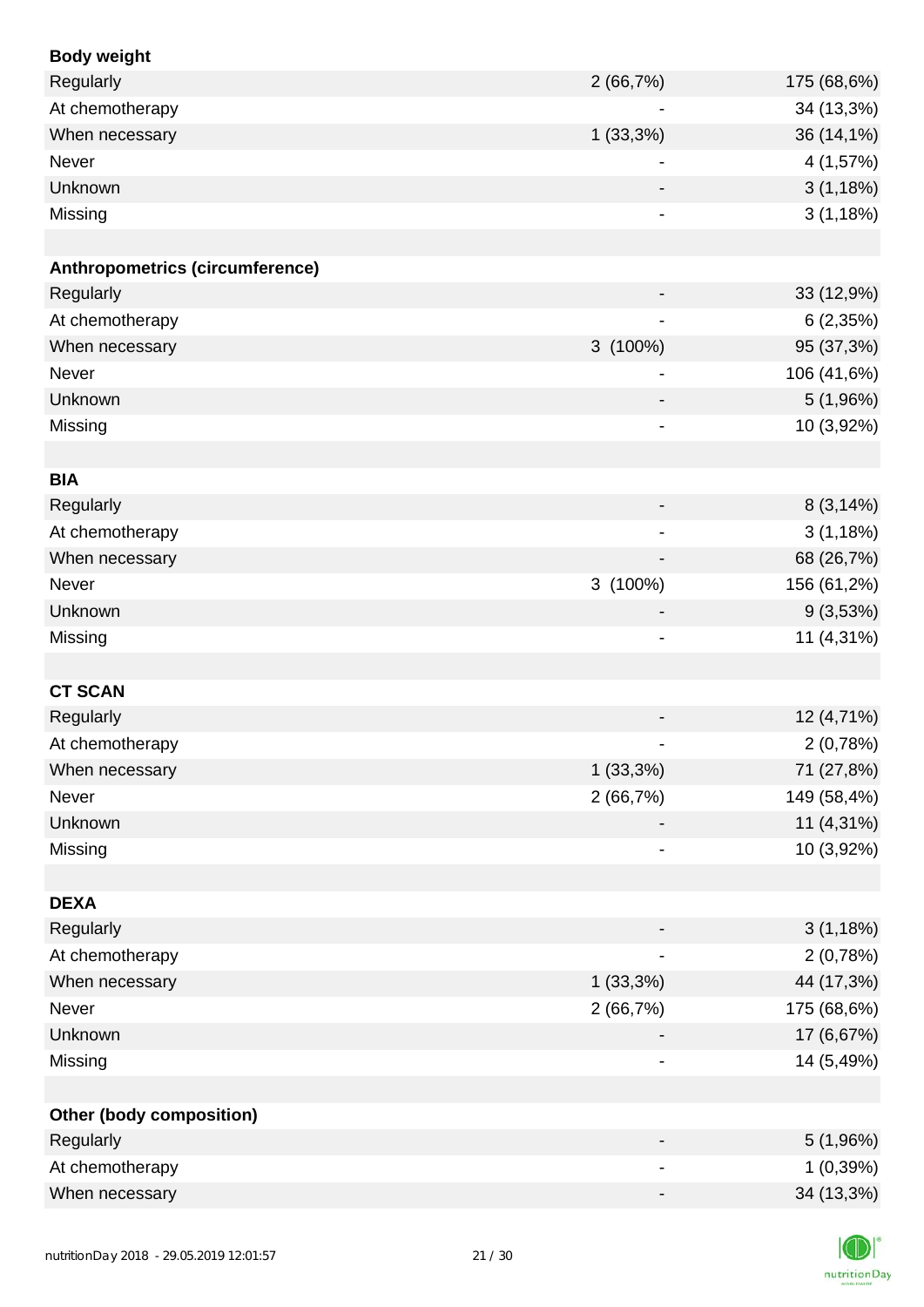| <b>Never</b>                         |                              | 84 (32,9%)  |
|--------------------------------------|------------------------------|-------------|
| Unknown                              |                              |             |
|                                      |                              | 39 (15,3%)  |
| Missing                              | 3 (100%)                     | 92 (36,1%)  |
|                                      |                              |             |
| <b>Body function:</b>                |                              |             |
| Handgrip                             |                              |             |
| Regularly                            | $\overline{\phantom{a}}$     | 12 (4,71%)  |
| At chemotherapy                      |                              | 6(2,35%)    |
| When necessary                       | 1(33,3%)                     | 77 (30,2%)  |
| <b>Never</b>                         | 2(66,7%)                     | 136 (53,3%) |
| Unknown                              | $\overline{\phantom{a}}$     | 10 (3,92%)  |
| Missing                              |                              | 14 (5,49%)  |
|                                      |                              |             |
| 6-minutes walking test               |                              |             |
| Regularly                            | $\qquad \qquad \blacksquare$ | 7(2,75%)    |
| At chemotherapy                      |                              | 4 (1,57%)   |
| When necessary                       |                              | 65 (25,5%)  |
| <b>Never</b>                         | $3(100\%)$                   | 149 (58,4%) |
| Unknown                              |                              | 12 (4,71%)  |
| Missing                              |                              | 18 (7,06%)  |
|                                      |                              |             |
| Other (body function)                |                              |             |
| Regularly                            | $\qquad \qquad \blacksquare$ | 11 (4,31%)  |
| At chemotherapy                      |                              | 1(0,39%)    |
| When necessary                       |                              | 44 (17,3%)  |
| Never                                | $1(33,3\%)$                  | 99 (38,8%)  |
| Unknown                              |                              | 36 (14,1%)  |
| Missing                              | 2(66,7%)                     | 64 (25,1%)  |
|                                      |                              |             |
| Nutritional requirements, calculated |                              |             |
| Regularly                            | 2(66,7%)                     | 78 (30,6%)  |
| At chemotherapy                      |                              | 1(0,39%)    |
| When necessary                       | 1(33,3%)                     | 127 (49,8%) |
| Never                                |                              | 14 (5,49%)  |
| Unknown                              |                              | 3(1,18%)    |
| Missing                              | -                            | 32 (12,5%)  |
|                                      |                              |             |
| <b>Nutritional intake:</b>           |                              |             |
| <b>Every meal</b>                    |                              |             |
| Regularly                            |                              | 73 (28,6%)  |
| At chemotherapy                      | $\qquad \qquad \blacksquare$ | 2(0,78%)    |
| When necessary                       | $1(33,3\%)$                  | 107 (42,0%) |
| Never                                | 1(33,3%)                     | 26 (10,2%)  |
| Unknown                              |                              | 13 (5,10%)  |

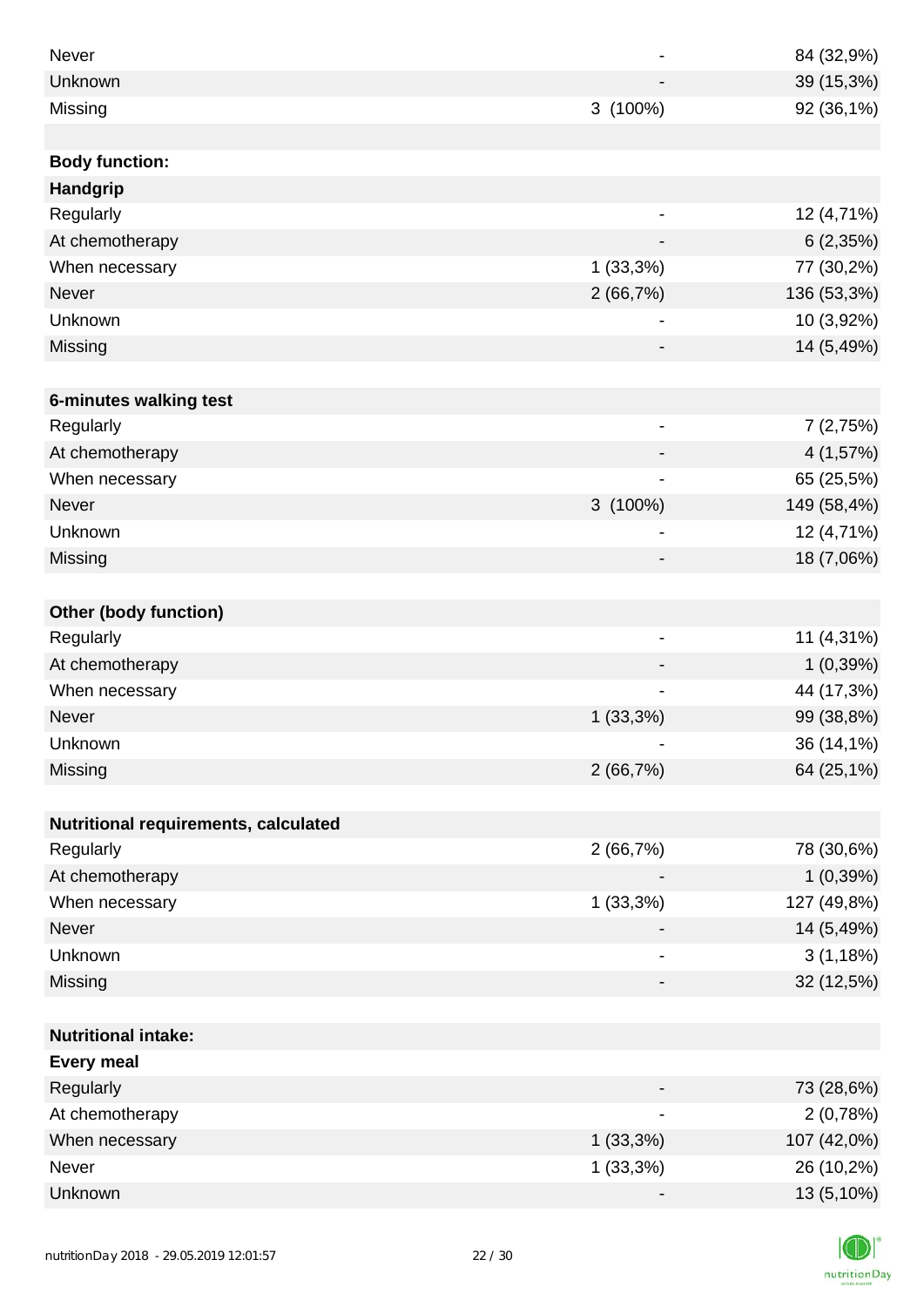| Missing                      | 1(33,3%)                     | 34 (13,3%)  |
|------------------------------|------------------------------|-------------|
| 1 meal per day               |                              |             |
| Regularly                    |                              | 20 (7,84%)  |
| At chemotherapy              |                              | 2(0,78%)    |
| When necessary               | 1(33,3%)                     | 82 (32,2%)  |
| Never                        |                              |             |
| Unknown                      | 1(33,3%)                     | 49 (19,2%)  |
|                              |                              | 17 (6,67%)  |
| Missing                      | 1(33,3%)                     | 85 (33,3%)  |
| 2 meals per day              |                              |             |
| Regularly                    |                              | 20 (7,84%)  |
| At chemotherapy              |                              |             |
| When necessary               | $1(33,3\%)$                  | 80 (31,4%)  |
| <b>Never</b>                 | 1(33,3%)                     | 51 (20,0%)  |
| Unknown                      |                              | 16 (6,27%)  |
| Missing                      | 1(33,3%)                     | 88 (34,5%)  |
|                              |                              |             |
| 24h recall                   |                              |             |
| Regularly                    | 2(66,7%)                     | 53 (20,8%)  |
| At chemotherapy              |                              | 6(2,35%)    |
| When necessary               | $1(33,3\%)$                  | 89 (34,9%)  |
| <b>Never</b>                 |                              | 34 (13,3%)  |
| Unknown                      |                              | 14 (5,49%)  |
| Missing                      |                              | 59 (23,1%)  |
|                              |                              |             |
| Other (nutritional intake)   |                              |             |
| Regularly                    | $1(33,3\%)$                  | 6(2,35%)    |
| At chemotherapy              |                              | 1(0,39%)    |
| When necessary               | $\overline{\phantom{a}}$     | 38 (14,9%)  |
| Never                        |                              | 49 (19,2%)  |
| Unknown                      |                              | 37 (14,5%)  |
| Missing                      | 2(66,7%)                     | 124 (48,6%) |
|                              |                              |             |
| Questionnaire completed by   |                              |             |
| Dietitian                    |                              | 110 (43,1%) |
| <b>Nurse</b>                 |                              | 66 (25,9%)  |
| Physician                    | $1(33,3\%)$                  | 59 (23,1%)  |
| <b>Nutritional scientist</b> | 2(66,7%)                     | 14 (5,49%)  |
| Other                        | $\overline{\phantom{a}}$     | 1(0,39%)    |
| Missing                      | $\qquad \qquad \blacksquare$ | 5 (1,96%)   |

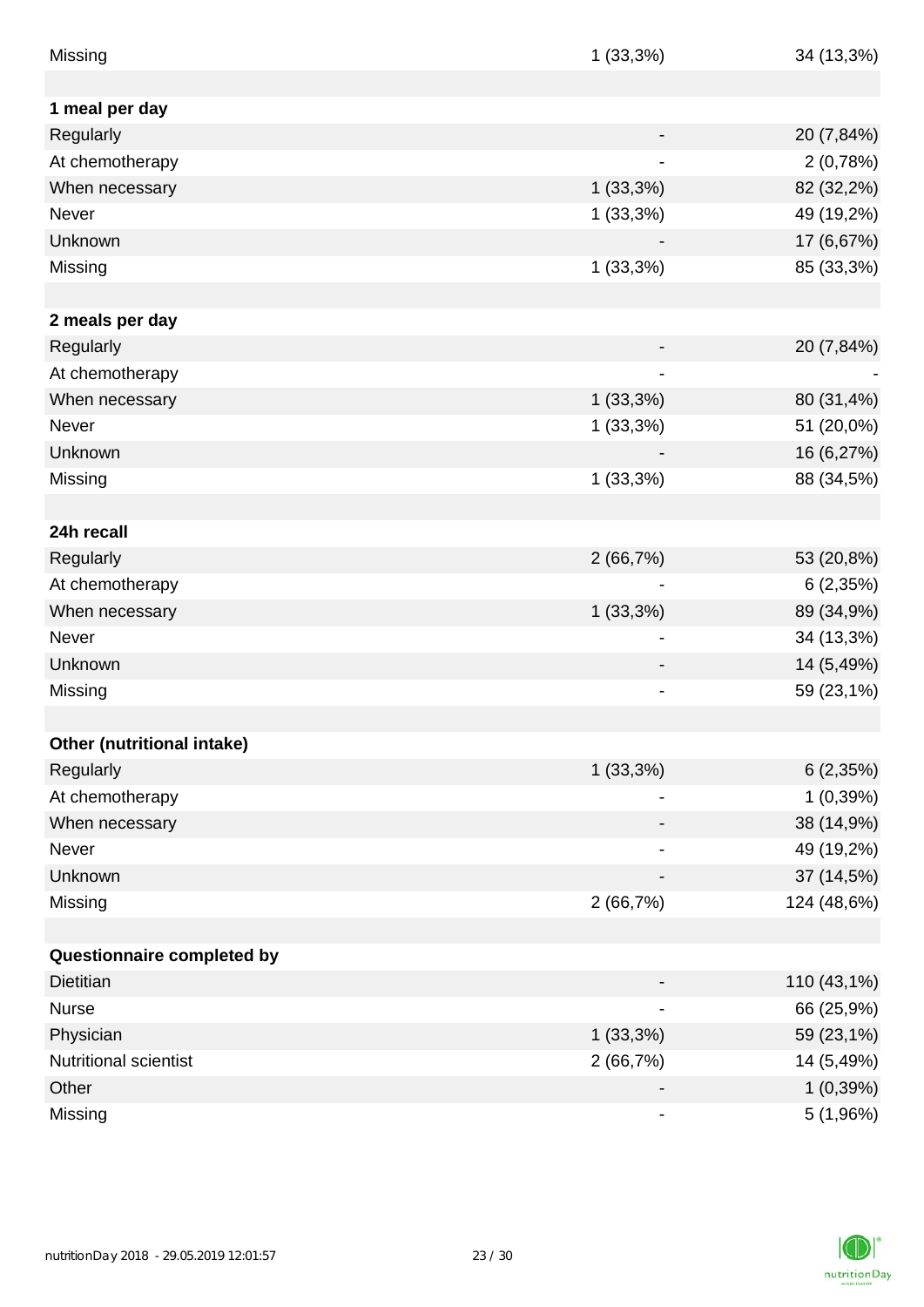| V. Oncology: Cancer patients - Diagnosis & therapy ("Sheet 2 onco") |                     |                          |
|---------------------------------------------------------------------|---------------------|--------------------------|
|                                                                     | <b>YOUR RESULTS</b> | <b>REFERENCE RESULTS</b> |
| Number of patients completing Sheet 2_onco:                         | 42                  | 2506                     |
|                                                                     |                     |                          |
| Demographic data:                                                   |                     |                          |
| Age (years)                                                         | 55 [19-88]          | 65 [18-96]               |
| Female gender                                                       | 25 (59,5%)          | 1093 (43,6%)             |
| Weight (kg)                                                         | $58,0 \pm 10,5$     | $66,5 \pm 17,5$          |
| Height (cm)                                                         | $160,4 \pm 8,3$     | $166,0 \pm 10,1$         |
| BMI (kg/m2)                                                         | $22,4 \pm 3,4$      | $24,0 \pm 5,0$           |
| Outpatient (o)/Ward (w)                                             |                     |                          |
| Outpatient(o)                                                       |                     | 142 (5,67%)              |
| Ward (w)                                                            | 40 (95,2%)          | 2340 (93,4%)             |
| Missing                                                             | 2(4,76%)            | 24 (0,96%)               |
|                                                                     |                     |                          |
| <b>Goal of Therapy</b>                                              |                     |                          |
| Curative                                                            | 25 (59,5%)          | 1449 (57,8%)             |
| Palliative                                                          | 10 (23,8%)          | 849 (33,9%)              |
| Terminal                                                            | 5(11,9%)            | 122 (4,87%)              |
| Missing                                                             | 2(4,76%)            | 86 (3,43%)               |
|                                                                     |                     |                          |
| <b>Reason for admission</b>                                         |                     |                          |
| Clinical diagnostics                                                | 7 (16,7%)           | 295 (11,8%)              |
| Therapy                                                             | 17 (40,5%)          | 1236 (49,3%)             |
| Surgery related                                                     | 1(2,38%)            | 492 (19,6%)              |
| <b>Treatment complications</b>                                      | 3(7,14%)            | 267 (10,7%)              |
| Poor health status                                                  | 15 (35,7%)          | 334 (13,3%)              |
| Independent care difficult                                          | 1(2,38%)            | 22 (0,88%)               |
| Missing                                                             |                     |                          |
|                                                                     |                     |                          |
| <b>Present cancer diagnosis</b>                                     |                     |                          |
| <b>Breast</b>                                                       | 3(7,14%)            | 162 (6,46%)              |
| Colon, rectum                                                       | 3(7,14%)            | 417 (16,6%)              |
| Prostate                                                            | 1(2,38%)            | 65 (2,59%)               |
| Lung                                                                | 4 (9,52%)           | 237 (9,46%)              |
| <b>Skin</b>                                                         |                     | 19 (0,76%)               |
| Kidney/bladder                                                      |                     | 94 (3,75%)               |
| Gastric/oesophageal                                                 | 5(11,9%)            | 291 (11,6%)              |
| Pancreas                                                            | 2(4,76%)            | 123 (4,91%)              |
| Lymphoma                                                            | 6(14,3%)            | 246 (9,82%)              |
| Ears nose throat (ENT)                                              |                     | 109 (4,35%)              |
| Leukaemia                                                           | 7 (16,7%)           | 205 (8,18%)              |
| Genital tract                                                       |                     | 107 (4,27%)              |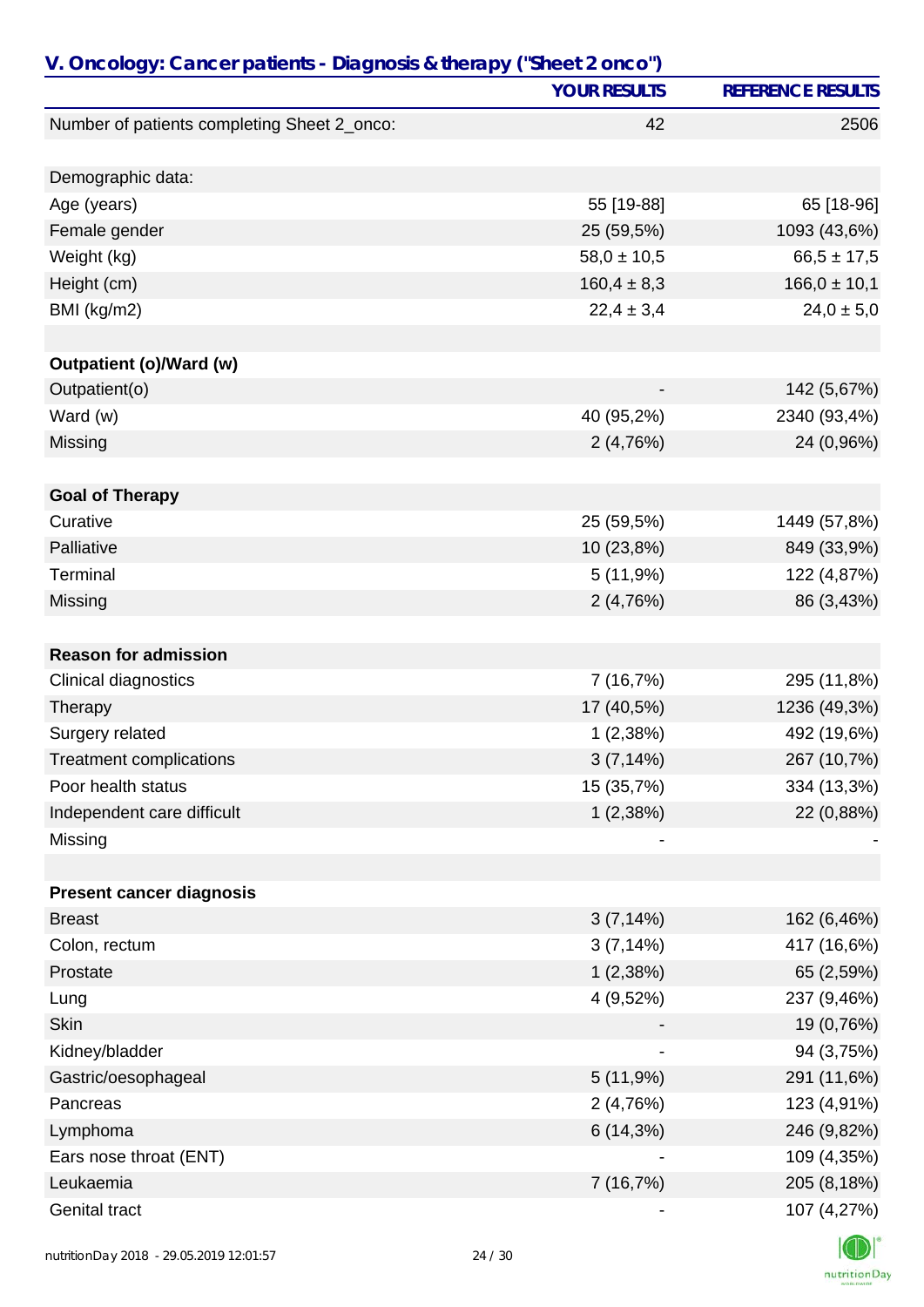| Liver                          |                          | 189 (7,54%) |
|--------------------------------|--------------------------|-------------|
| Sarcoma                        | $\overline{\phantom{a}}$ | 27 (1,08%)  |
| <b>Brain</b>                   | 3(7,14%)                 | 37 (1,48%)  |
| <b>Testicular</b>              | 1(2,38%)                 | 9(0,36%)    |
| Other                          | 6(14,3%)                 | 229 (9,14%) |
| Missing                        | 2(4,76%)                 | 51 (2,04%)  |
|                                |                          |             |
| <b>Time since diagnosis</b>    |                          |             |
| 0-2 months                     | 14 (33,3%)               | 811 (32,4%) |
| 3-5 months                     | 8 (19,0%)                | 426 (17,0%) |
| 6-12 months                    | 5(11,9%)                 | 398 (15,9%) |
| 1-2 years                      | $9(21, 4\%)$             | 333 (13,3%) |
| 2-4 years                      | 3(7,14%)                 | 214 (8,54%) |
| > 4 years                      |                          | 208 (8,30%) |
| Missing                        | 3(7,14%)                 | 86 (3,43%)  |
|                                |                          |             |
| <b>Cancer staging</b>          |                          |             |
| 0=Carcinoma in situ            | 3(7,14%)                 | 103 (4,11%) |
| I=Localized                    | 20 (47,6%)               | 503 (20,1%) |
| II=Early locally advanced      | $3(7,14\%)$              | 487 (19,4%) |
| III=Late locally advanced      | 6(14,3%)                 | 370 (14,8%) |
| IV=Metastasised                | 8 (19,0%)                | 704 (28,1%) |
| Missing                        | 2(4,76%)                 | 339 (13,5%) |
|                                |                          |             |
| Time since first therapy start |                          |             |
| No therapy                     | 13 (31,0%)               | 238 (9,50%) |
| Tumour staging/diagnosis       | 4 (9,52%)                | 221 (8,82%) |
| 0-2 months                     | 10 (23,8%)               | 747 (29,8%) |
| 3-5 months                     | 6(14,3%)                 | 342 (13,6%) |
| 6-12 months                    | 1(2,38%)                 | 360 (14,4%) |
| 1-2 years                      | 6(14,3%)                 | 265 (10,6%) |
| 2-4 years                      |                          | 166 (6,62%) |
| > 4 years                      |                          | 191 (7,62%) |
| Missing                        | 2(4,76%)                 | 69 (2,75%)  |
|                                |                          |             |
| <b>Therapy situation</b>       |                          |             |
| Diagnosis                      | 10 (23,8%)               | 248 (9,90%) |
| Chemotherapy 1st line          | 8 (19,0%)                | 541 (21,6%) |
| Chemotherapy > 1st line        | 7 (16,7%)                | 420 (16,8%) |
| Radiotherapy                   | 2(4,76%)                 | 229 (9,14%) |
| Target therapy                 |                          | 77 (3,07%)  |
| Hormone therapy                |                          | 22 (0,88%)  |
| Palliative                     | 8 (19,0%)                | 249 (9,94%) |
| Surgery                        | 5 (11,9%)                | 681 (27,2%) |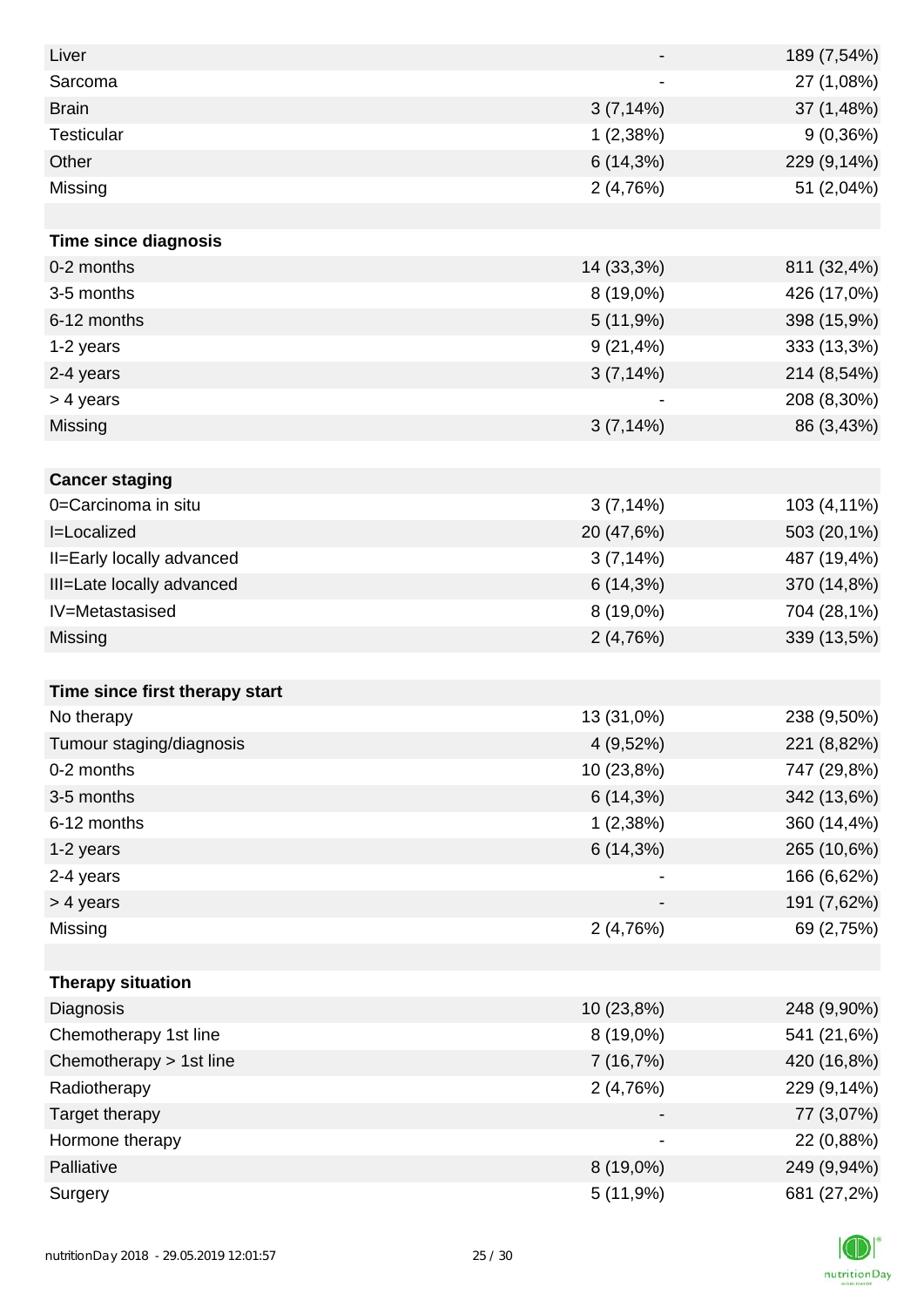| Cancer related complications                                                             | 1(2,38%)     | 187 (7,46%)  |
|------------------------------------------------------------------------------------------|--------------|--------------|
| Therapy related complications                                                            |              | 101 (4,03%)  |
| Missing                                                                                  | 2(4,76%)     | 71 (2,83%)   |
|                                                                                          |              |              |
| <b>Infections</b>                                                                        |              |              |
| None                                                                                     | 29 (69,0%)   | 1857 (74,1%) |
| Local                                                                                    | $9(21, 4\%)$ | 352 (14,0%)  |
| General                                                                                  | 2(4,76%)     | 215 (8,58%)  |
| Missing                                                                                  | 2(4,76%)     | 82 (3,27%)   |
|                                                                                          |              |              |
| <b>Nutrition Treatment</b>                                                               |              |              |
| No special diet                                                                          | 15 (35,7%)   | 1058 (42,2%) |
| Individualized diet plan                                                                 | 22 (52,4%)   | 709 (28,3%)  |
| Energy rich/protein rich ONS                                                             | 5(11,9%)     | 443 (17,7%)  |
| Enteral nutrition (via NGT/PEG)                                                          | 1(2,38%)     | 131 (5,23%)  |
| Parenteral nutrition                                                                     |              | 279 (11,1%)  |
| ONS enriched with special nutrients                                                      |              | 72 (2,87%)   |
| Special nutrients (EPA, branched chained amino acids,<br>glutamine, arginine, carnitine) | -            | 39 (1,56%)   |
| Personal preferences                                                                     |              | 208 (8,30%)  |
| Counselling                                                                              |              | 237 (9,46%)  |
| Other                                                                                    | 2(4,76%)     | 129 (5,15%)  |
| Missing                                                                                  |              |              |

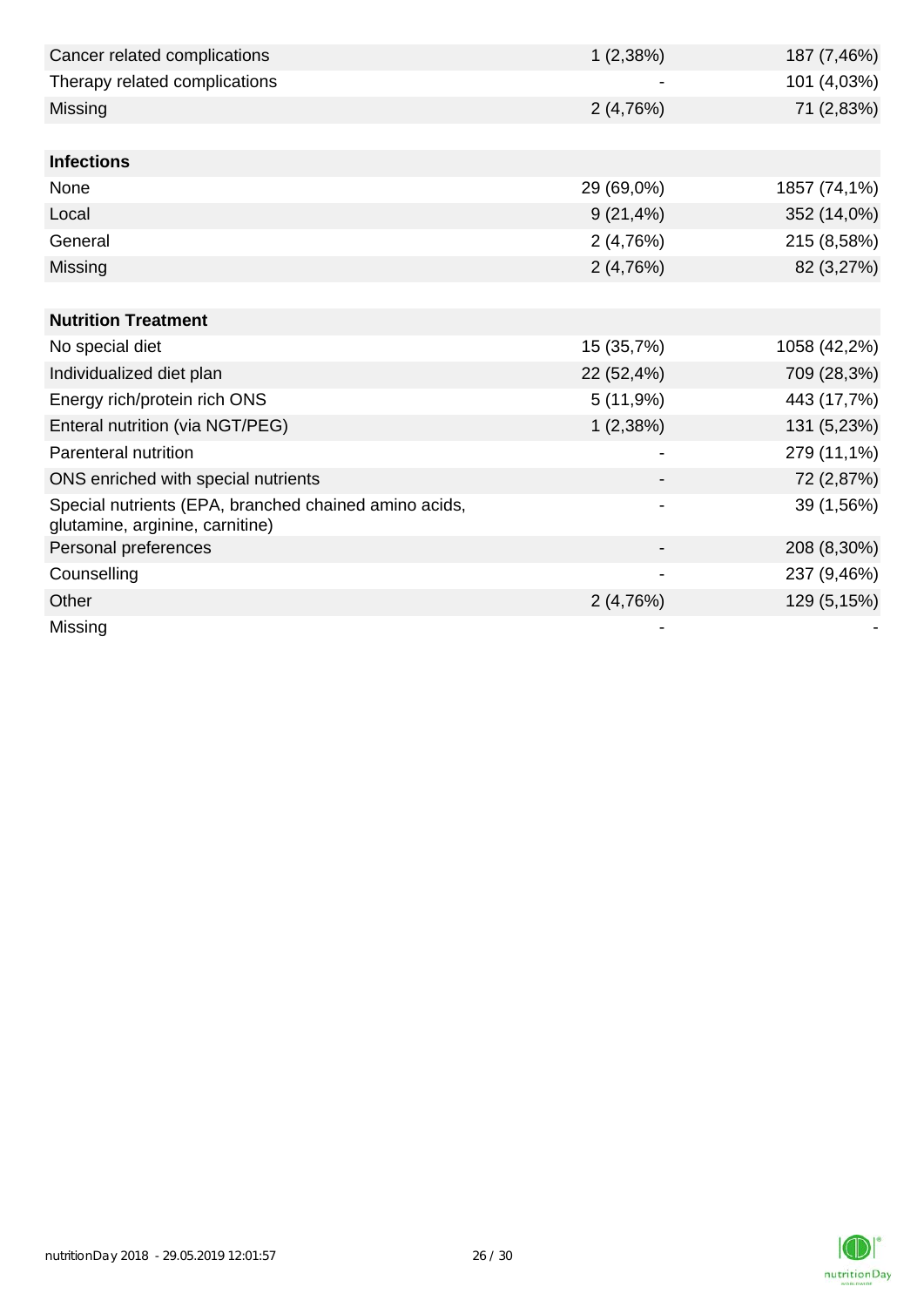| V. Oncology: Cancer patients - Appetite, food intake & quality of life ("Sheet 3 onco") |                     |                          |
|-----------------------------------------------------------------------------------------|---------------------|--------------------------|
|                                                                                         | <b>YOUR RESULTS</b> | <b>REFERENCE RESULTS</b> |
| Number of patients completing Sheet 3_onco:                                             | 42                  | 2484                     |
|                                                                                         |                     |                          |
| Body weight prior to becoming ill                                                       | 65 [45-87]          | 70 [22-180]              |
| Actual body weight                                                                      | 56 [40-74]          | 64 [21-175]              |
|                                                                                         |                     |                          |
| Change in weight was                                                                    |                     |                          |
| Intentional                                                                             |                     | 99 (3,95%)               |
| Unintentional                                                                           | 29 (69,0%)          | 1609 (64,2%)             |
| Weight is stable                                                                        | 8 (19,0%)           | 389 (15,5%)              |
| Missing                                                                                 |                     | 84 (3,35%)               |
| During the last week                                                                    |                     |                          |
| Patients who have had pain:                                                             |                     |                          |
| Not at all                                                                              | $9(21, 4\%)$        | 828 (33,0%)              |
| A little                                                                                | 19 (45,2%)          | 711 (28,4%)              |
| Quite a bit                                                                             | 7(16,7%)            | 469 (18,7%)              |
| Very much                                                                               | 7 (16,7%)           | 265 (10,6%)              |
| Missing                                                                                 |                     | 198 (7,90%)              |
| Patients who needed a rest:                                                             |                     |                          |
| Not at all                                                                              | $9(21, 4\%)$        | 560 (22,3%)              |
| A little                                                                                | 21 (50,0%)          | 694 (27,7%)              |
| Quite a bit                                                                             | 7(16,7%)            | 606 (24,2%)              |
| Very much                                                                               | 5(11,9%)            | 394 (15,7%)              |
| Missing                                                                                 |                     | 212 (8,46%)              |
|                                                                                         |                     |                          |
| Patients who felt weak:                                                                 |                     |                          |
| Not at all                                                                              | 10 (23,8%)          | 543 (21,7%)              |
| A little                                                                                | 16 (38,1%)          | 715 (28,5%)              |
| Quite a bit                                                                             | 10 (23,8%)          | 605 (24,1%)              |
| Very much                                                                               | 6 (14,3%)           | 407 (16,2%)              |
| Missing                                                                                 |                     | 203 (8,10%)              |
| Patients who felt depressed:                                                            |                     |                          |
| Not at all                                                                              | 17 (40,5%)          | 900 (35,9%)              |
| A little                                                                                | 13 (31,0%)          | 776 (31,0%)              |
| Quite a bit                                                                             | 5(11,9%)            | 359 (14,3%)              |
| Very much                                                                               | 6(14,3%)            | 208 (8,30%)              |
| Missing                                                                                 |                     | 207 (8,26%)              |
|                                                                                         |                     |                          |

### **Patients who were tired:**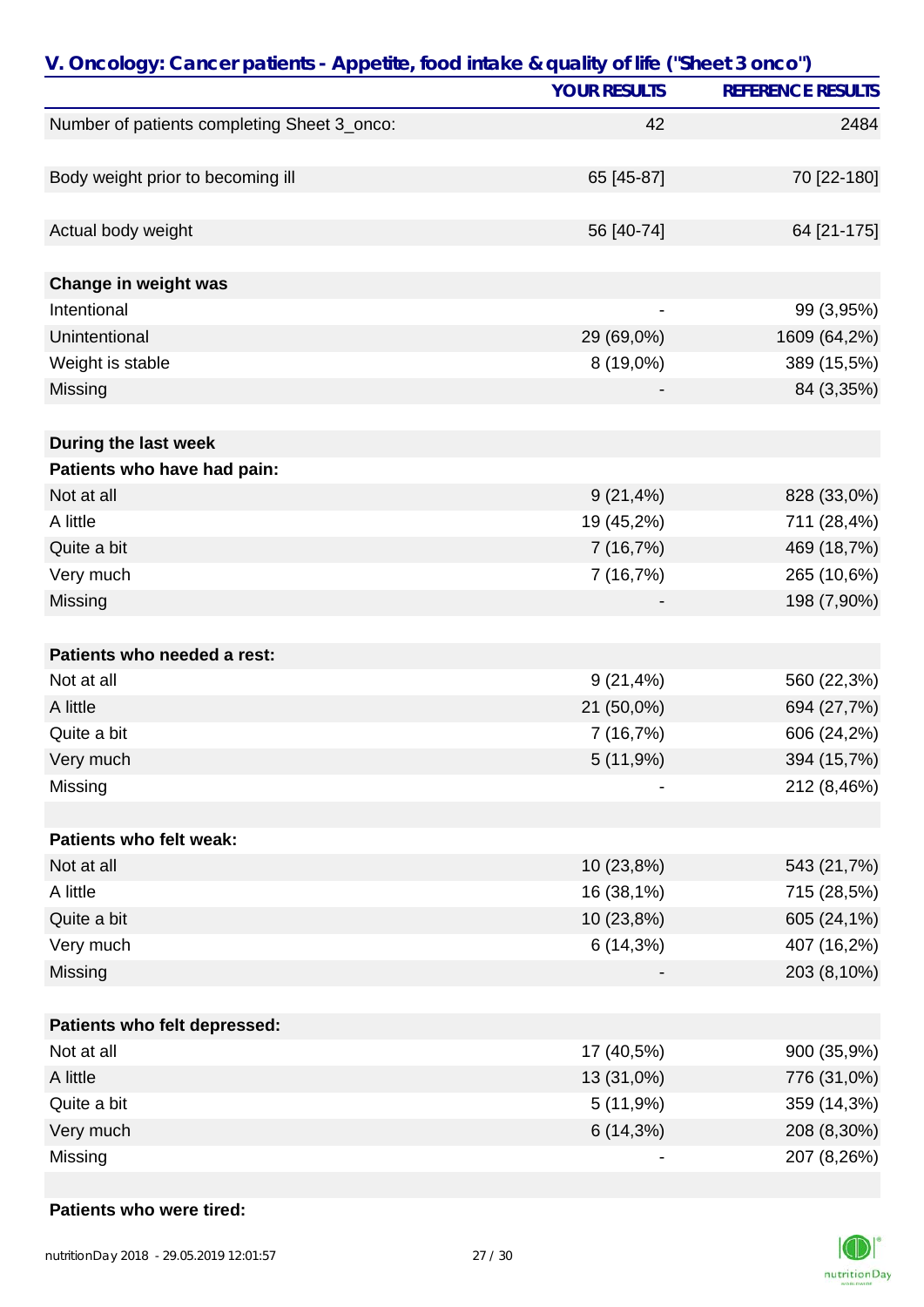| Not at all                                                  | 12 (28,6%)     | 558 (22,3%)  |
|-------------------------------------------------------------|----------------|--------------|
| A little                                                    | 17 (40,5%)     | 769 (30,7%)  |
| Quite a bit                                                 | 7(16,7%)       | 563 (22,5%)  |
| Very much                                                   | 5(11,9%)       | 376 (15,0%)  |
| Missing                                                     |                | 204 (8,14%)  |
|                                                             |                |              |
| Patients whose pain interfered with their daily activities: |                |              |
| Not at all                                                  | 17 (40,5%)     | 953 (38,0%)  |
| A little                                                    | 12 (28,6%)     | 567 (22,6%)  |
| Quite a bit                                                 | 11 (26,2%)     | 418 (16,7%)  |
| Very much                                                   | 2(4,76%)       | 300 (12,0%)  |
| Missing                                                     | $\overline{a}$ | 221 (8,82%)  |
|                                                             |                |              |
| Patients who lacked appetite:                               |                |              |
| Not at all                                                  | 11 (26,2%)     | 881 (35,2%)  |
| A little                                                    | 16 (38,1%)     | 617 (24,6%)  |
| Quite a bit                                                 | 10 (23,8%)     | 431 (17,2%)  |
| Very much                                                   | 5(11,9%)       | 322 (12,8%)  |
| Missing                                                     |                | 218 (8,70%)  |
|                                                             |                |              |
| <b>Just now</b>                                             |                |              |
| Patients who have pain:                                     |                |              |
| Not at all                                                  | 23 (54,8%)     | 993 (39,6%)  |
| A little                                                    | 13 (31,0%)     | 814 (32,5%)  |
| Quite a bit                                                 | 1(2,38%)       | 359 (14,3%)  |
| Very much                                                   | 5(11,9%)       | 106 (4,23%)  |
| Missing                                                     |                | 205 (8,18%)  |
|                                                             |                |              |
| Patients who need a rest:                                   |                |              |
| Not at all                                                  | 17 (40,5%)     | 513 (20,5%)  |
| A little                                                    | 18 (42,9%)     | 832 (33,2%)  |
| Quite a bit                                                 | $3(7,14\%)$    | 605 (24,1%)  |
| Very much                                                   | 4 (9,52%)      | 307 (12,3%)  |
| Missing                                                     |                | 210 (8,38%)  |
|                                                             |                |              |
| Patients who feel weak:                                     |                |              |
| Not at all                                                  | 16 (38,1%)     | 562 (22,4%)  |
| A little                                                    | 14 (33,3%)     | 807 (32,2%)  |
| Quite a bit                                                 | 6(14,3%)       | 594 (23,7%)  |
| Very much                                                   | 5(11,9%)       | 296 (11,8%)  |
| Missing                                                     |                | 210 (8,38%)  |
|                                                             |                |              |
| Patients who are depressed:                                 |                |              |
| Not at all                                                  | 25 (59,5%)     | 1027 (41,0%) |

K nutritionDay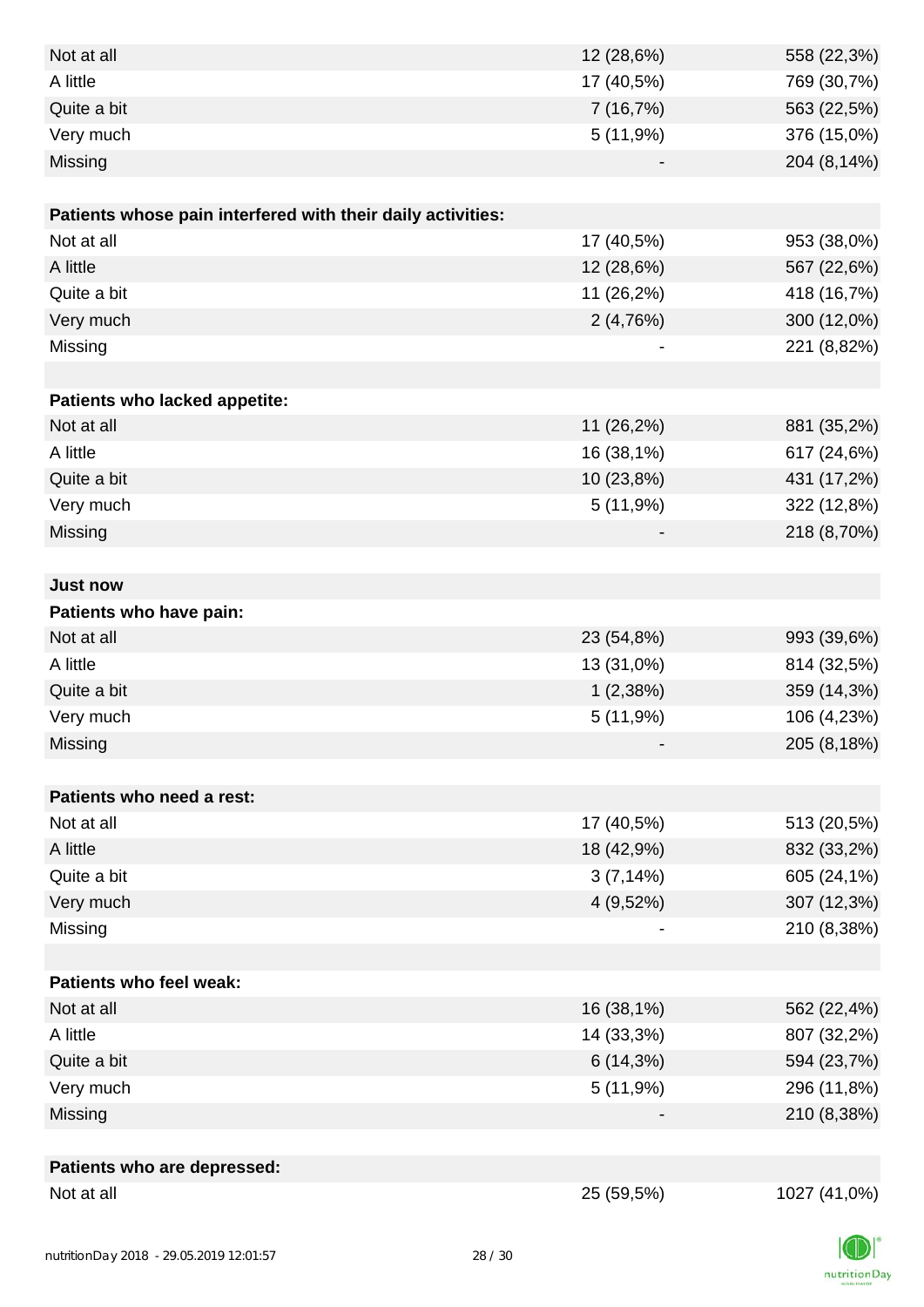| A little                                                    | 12 (28,6%)   | 763 (30,4%) |
|-------------------------------------------------------------|--------------|-------------|
| Quite a bit                                                 | 1(2,38%)     | 321 (12,8%) |
| Very much                                                   | 4 (9,52%)    | 140 (5,59%) |
| Missing                                                     |              | 209 (8,34%) |
|                                                             |              |             |
| Patients who are tired:                                     |              |             |
| Not at all                                                  | 18 (42,9%)   | 606 (24,2%) |
| A little                                                    | 15 (35,7%)   | 871 (34,8%) |
| Quite a bit                                                 | 4 (9,52%)    | 496 (19,8%) |
| Very much                                                   | 5(11,9%)     | 280 (11,2%) |
| Missing                                                     |              | 215 (8,58%) |
|                                                             |              |             |
| Patients whose pain interferes with their daily activities: |              |             |
| Not at all                                                  | 20 (47,6%)   | 961 (38,3%) |
| A little                                                    | 13 (31,0%)   | 631 (25,2%) |
| Quite a bit                                                 | 5(11,9%)     | 418 (16,7%) |
| Very much                                                   | $3(7,14\%)$  | 233 (9,30%) |
| Missing                                                     |              | 221 (8,82%) |
|                                                             |              |             |
| Patients who lack appetite:                                 |              |             |
| Not at all                                                  | 18 (42,9%)   | 907 (36,2%) |
| A little                                                    | 13 (31,0%)   | 637 (25,4%) |
| Quite a bit                                                 | 7(16,7%)     | 430 (17,2%) |
| Very much                                                   | 4 (9,52%)    | 278 (11,1%) |
| Missing                                                     |              | 217 (8,66%) |
|                                                             |              |             |
| Reasons for change in appetite/food intake                  |              |             |
| Nausea/Vomiting                                             | 14 (33,3%)   | 434 (17,3%) |
| Inflammation in mouth                                       | 2(4,76%)     | 145 (5,79%) |
| Pain                                                        | $9(21, 4\%)$ | 332 (13,2%) |
| Constipation                                                | 4 (9,52%)    | 197 (7,86%) |
| Diarrhea                                                    | 4 (9,52%)    | 129 (5,15%) |
| Change in taste/smell                                       | $6(14,3\%)$  | 326 (13,0%) |
| Early satiation/Loss of appetite                            | 18 (42,9%)   | 604 (24,1%) |
| Other                                                       | 6(14,3%)     | 427 (17,0%) |
| Missing                                                     |              | 93 (3,71%)  |
|                                                             |              |             |
| Maximum activity performed by patients                      |              |             |
| Able to do sports                                           | 1(2,38%)     | 96 (3,83%)  |
| Fully active                                                | 3(7,14%)     | 356 (14,2%) |
| Able to carry out light activities                          | 11 (26,2%)   | 508 (20,3%) |
| Able to carry out self care                                 | 17 (40,5%)   | 623 (24,9%) |
| Able to carry out limited self care                         | 4 (9,52%)    | 371 (14,8%) |
| Confined to bed or chair                                    | 6(14,3%)     | 333 (13,3%) |